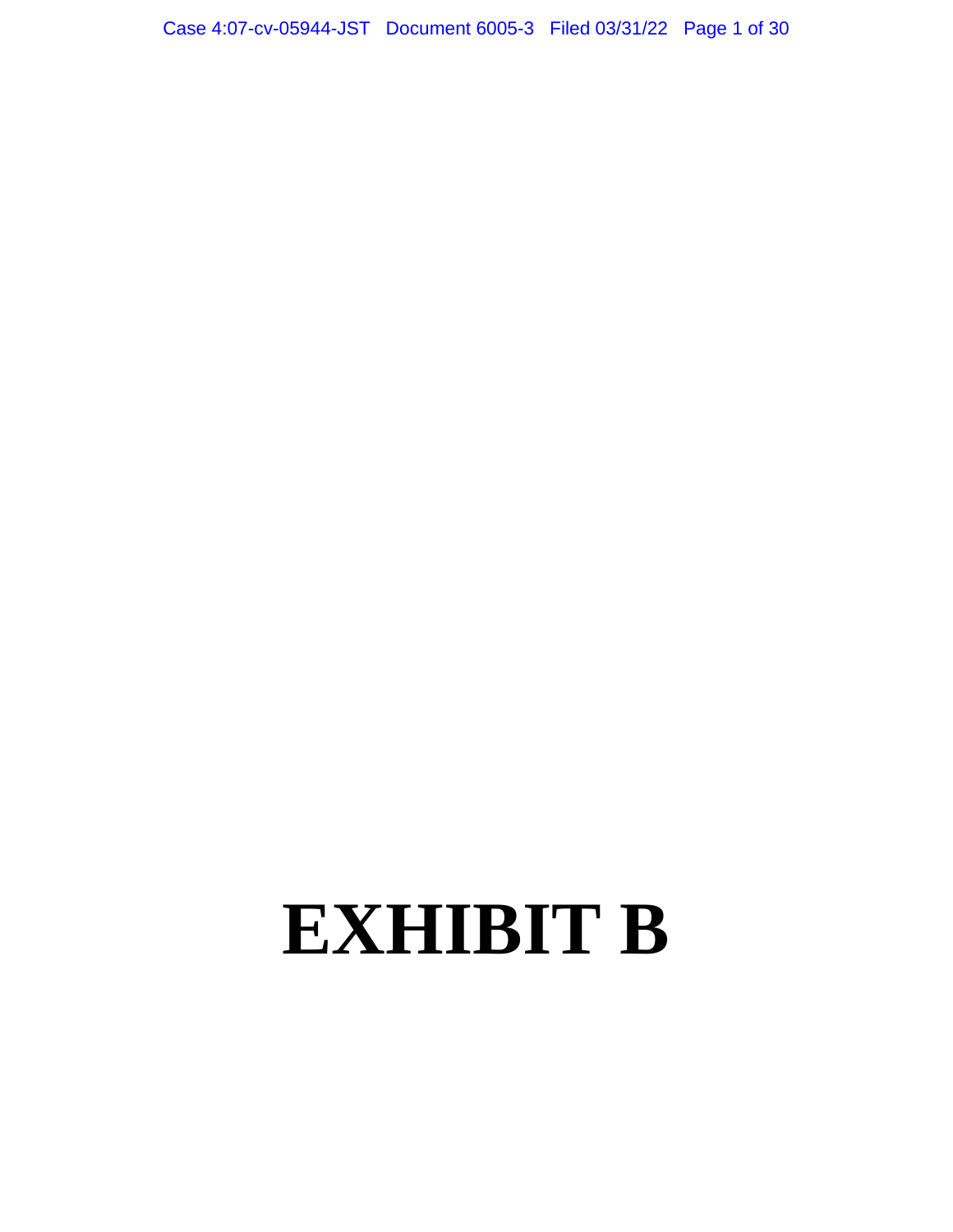

|                | <b>Claim ID</b> | <b>Reason for Ineligibility</b>                                      |
|----------------|-----------------|----------------------------------------------------------------------|
| $\mathbf{1}$   | CRTA1-10010220  | Documentation insufficient to substantiate claim or no documentation |
|                |                 | submitted in response to request from KCC                            |
| $\overline{2}$ | CRTA1-10013040  | Documentation insufficient to substantiate claim or no documentation |
|                |                 | submitted in response to request from KCC                            |
| 3              | CRTA1-10016333  | Documentation insufficient to substantiate claim or no documentation |
|                |                 | submitted in response to request from KCC                            |
| 4              | CRTA1-10020101  | Documentation insufficient to substantiate claim or no documentation |
|                |                 | submitted in response to request from KCC                            |
| 5              | CRTA1-10032690  | Documentation insufficient to substantiate claim or no documentation |
|                |                 | submitted in response to request from KCC                            |
| 6              | CRTA1-10032703  | Documentation insufficient to substantiate claim or no documentation |
|                |                 | submitted in response to request from KCC                            |
| 7              | CRTA1-10034480  | Documentation insufficient to substantiate claim or no documentation |
|                |                 | submitted in response to request from KCC                            |
| 8              | CRTA1-10039503  | Documentation insufficient to substantiate claim or no documentation |
|                |                 | submitted in response to request from KCC                            |
| 9              | CRTA1-10049290  | Documentation insufficient to substantiate claim or no documentation |
|                |                 | submitted in response to request from KCC                            |
| 10             | CRTA1-10063420  | Documentation insufficient to substantiate claim or no documentation |
|                |                 | submitted in response to request from KCC                            |
| 11             | CRTA1-10066098  | Documentation insufficient to substantiate claim or no documentation |
|                |                 | submitted in response to request from KCC                            |
| 12             | CRTA1-10074678  | Documentation insufficient to substantiate claim or no documentation |
|                |                 | submitted in response to request from KCC                            |
| 13             | CRTA1-10078401  | Documentation insufficient to substantiate claim or no documentation |
|                |                 | submitted in response to request from KCC                            |
| 14             | CRTA1-10091157  | Documentation insufficient to substantiate claim or no documentation |
|                |                 | submitted in response to request from KCC                            |
| 15             | CRTA1-40000222  | Indirect and/or non-Defendant purchases                              |
|                |                 | Documentation insufficient to substantiate claim or no documentation |
| 16             | CRTA1-40000311  | submitted in response to request from KCC                            |
| 17             | CRTA1-40000338  | Claim deemed to be fraudulent                                        |
|                |                 |                                                                      |
| 18             | CRTA1-40000370  | Claim deemed to be fraudulent                                        |
| 19             | CRTA1-40000451  | Claim deemed to be fraudulent                                        |
| 20             | CRTA1-40000494  | Claim deemed to be fraudulent                                        |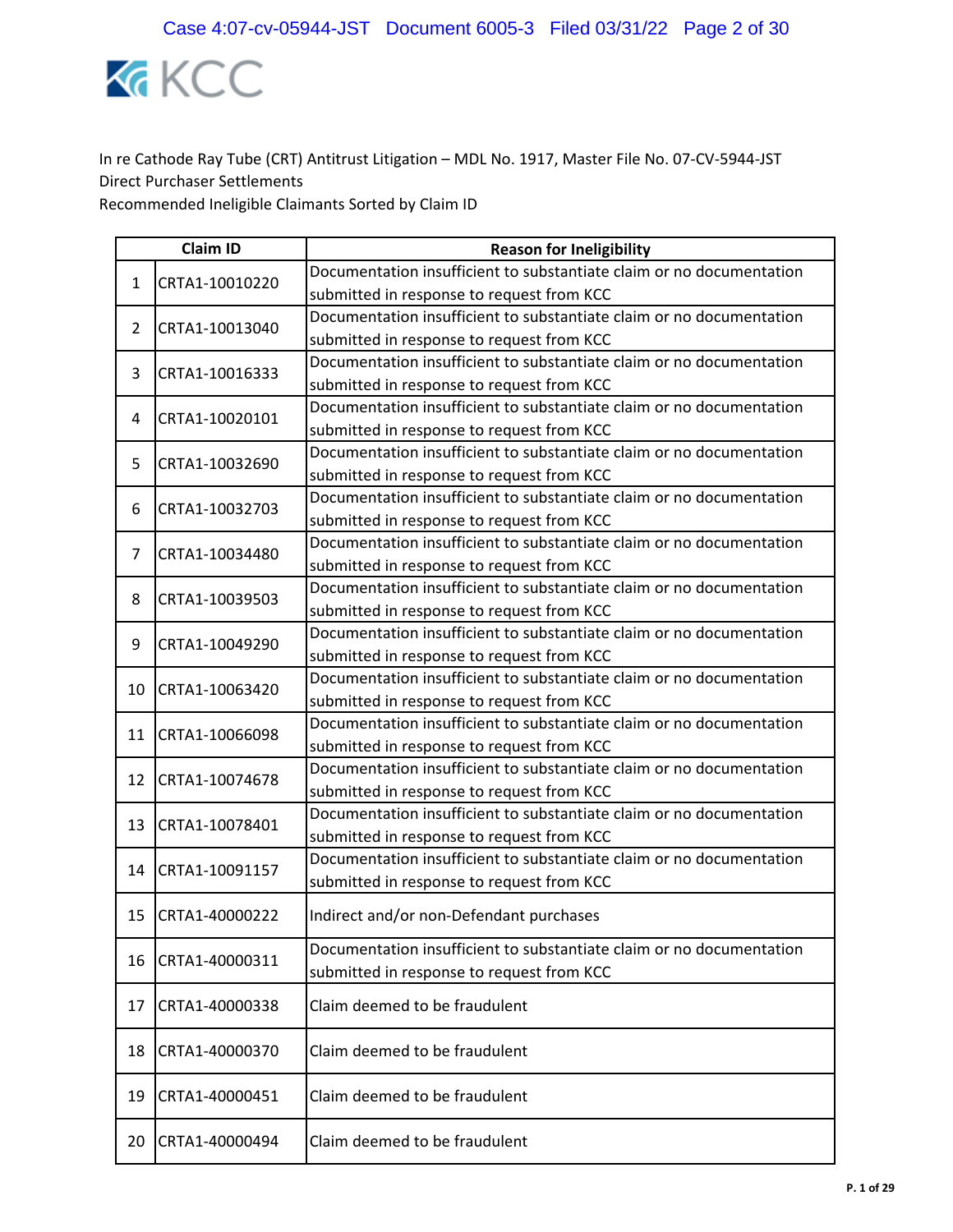

|    | <b>Claim ID</b> | <b>Reason for Ineligibility</b>                                                                                   |
|----|-----------------|-------------------------------------------------------------------------------------------------------------------|
| 21 | CRTA1-40000524  | Ineligible purchases claimed                                                                                      |
| 22 | CRTA1-40000540  | Claim deemed to be fraudulent                                                                                     |
| 23 | CRTA1-40000559  | Claim deemed to be fraudulent                                                                                     |
| 24 | CRTA1-40000702  | Claim deemed to be fraudulent                                                                                     |
| 25 | CRTA1-40000710  | Claim deemed to be fraudulent                                                                                     |
| 26 | CRTA1-40000869  | Claim deemed to be fraudulent                                                                                     |
| 27 | CRTA1-40000885  | Documentation insufficient to substantiate claim or no documentation<br>submitted in response to request from KCC |
| 28 | CRTA1-40000907  | Documentation insufficient to substantiate claim or no documentation<br>submitted in response to request from KCC |
| 29 | CRTA1-40000940  | Claim deemed to be fraudulent                                                                                     |
| 30 | CRTA1-40001083  | Claim deemed to be fraudulent                                                                                     |
| 31 | CRTA1-40001121  | Claim deemed to be fraudulent                                                                                     |
| 32 | CRTA1-40001229  | Claim deemed to be fraudulent                                                                                     |
| 33 | CRTA1-40001300  | Claim deemed to be fraudulent                                                                                     |
| 34 | CRTA1-40001326  | Claim deemed to be fraudulent                                                                                     |
| 35 | CRTA1-40001385  | Claim deemed to be fraudulent                                                                                     |
| 36 | CRTA1-40001555  | Claim deemed to be fraudulent                                                                                     |
| 37 | CRTA1-40001768  | Documentation insufficient to substantiate claim or no documentation<br>submitted in response to request from KCC |
| 38 | CRTA1-40002381  | Claim deemed to be fraudulent                                                                                     |
| 39 | CRTA1-40002446  | Claim deemed to be fraudulent                                                                                     |
| 40 | CRTA1-40002470  | Claim deemed to be fraudulent                                                                                     |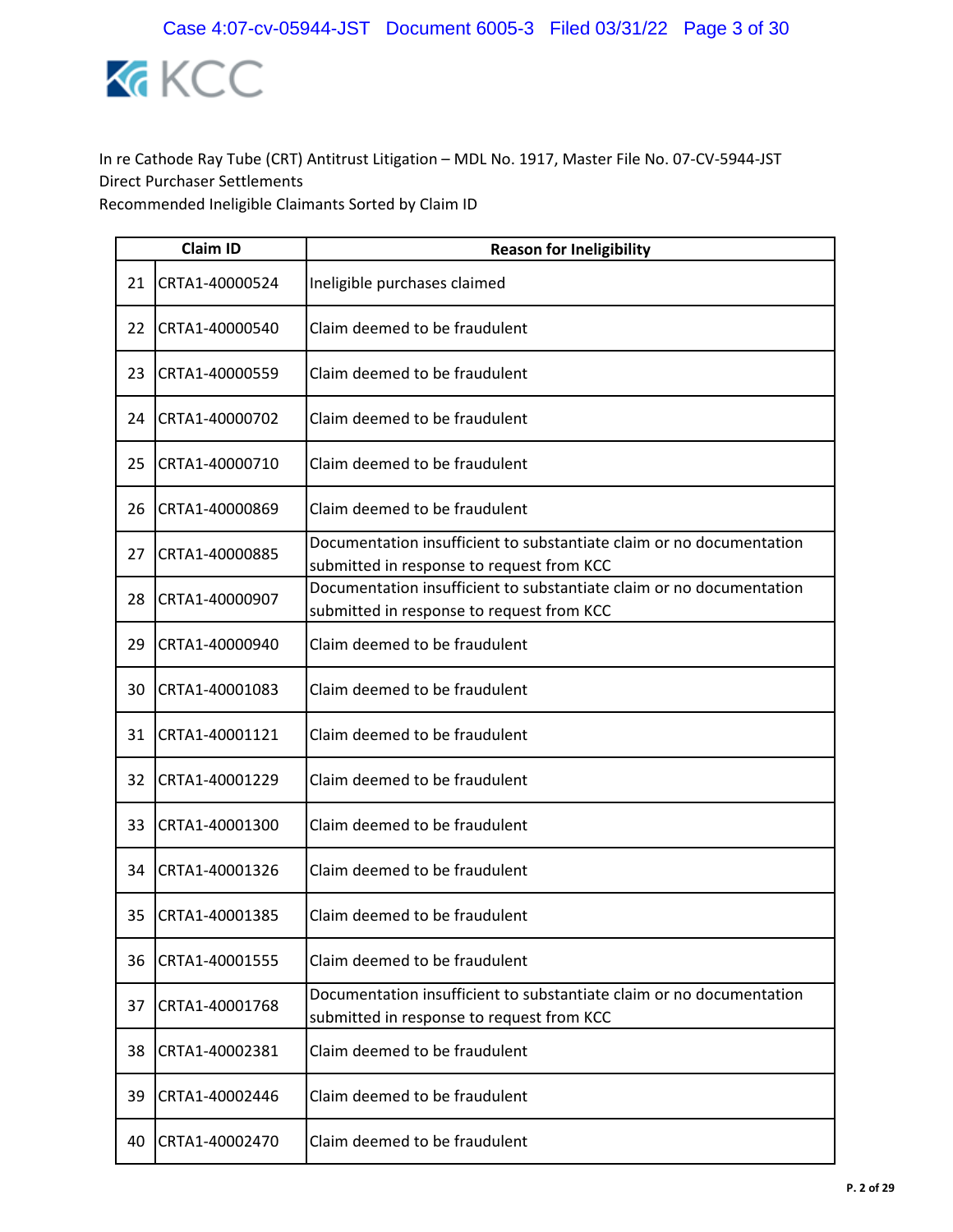

|    | <b>Claim ID</b> | <b>Reason for Ineligibility</b>                                                                                   |
|----|-----------------|-------------------------------------------------------------------------------------------------------------------|
| 41 | CRTA1-40002489  | Claim deemed to be fraudulent                                                                                     |
| 42 | CRTA1-40005151  | Claim deemed to be fraudulent                                                                                     |
| 43 | CRTA1-40005917  | Claim deemed to be fraudulent                                                                                     |
| 44 | CRTA1-40007103  | Claim deemed to be fraudulent                                                                                     |
| 45 | CRTA1-40007111  | Claim deemed to be fraudulent                                                                                     |
| 46 | CRTA1-40007138  | Claim deemed to be fraudulent                                                                                     |
| 47 | CRTA1-40007146  | Claim deemed to be fraudulent                                                                                     |
| 48 | CRTA1-40007499  | Ineligible purchases claimed                                                                                      |
| 49 | CRTA1-40007901  | Documentation insufficient to substantiate claim or no documentation<br>submitted in response to request from KCC |
| 50 | CRTA1-40008380  | Documentation insufficient to substantiate claim or no documentation<br>submitted in response to request from KCC |
| 51 | CRTA1-40008657  | Documentation insufficient to substantiate claim or no documentation<br>submitted in response to request from KCC |
| 52 | CRTA1-40009750  | Documentation insufficient to substantiate claim or no documentation<br>submitted in response to request from KCC |
| 53 | CRTA1-40009882  | Documentation insufficient to substantiate claim or no documentation<br>submitted in response to request from KCC |
| 54 | CRTA1-40010210  | Claimant is a defendant-affiliated entity                                                                         |
| 55 | CRTA1-40010228  | Documentation insufficient to substantiate claim or no documentation<br>submitted in response to request from KCC |
| 56 | CRTA1-40010236  | Documentation insufficient to substantiate claim or no documentation<br>submitted in response to request from KCC |
| 57 | CRTA1-40010392  | Claimant is a defendant-affiliated entity                                                                         |
| 58 | CRTA1-40010570  | Claim deemed to be fraudulent                                                                                     |
| 59 | CRTA1-40010724  | Documentation insufficient to substantiate claim or no documentation<br>submitted in response to request from KCC |
| 60 | CRTA1-40010821  | Documentation insufficient to substantiate claim or no documentation<br>submitted in response to request from KCC |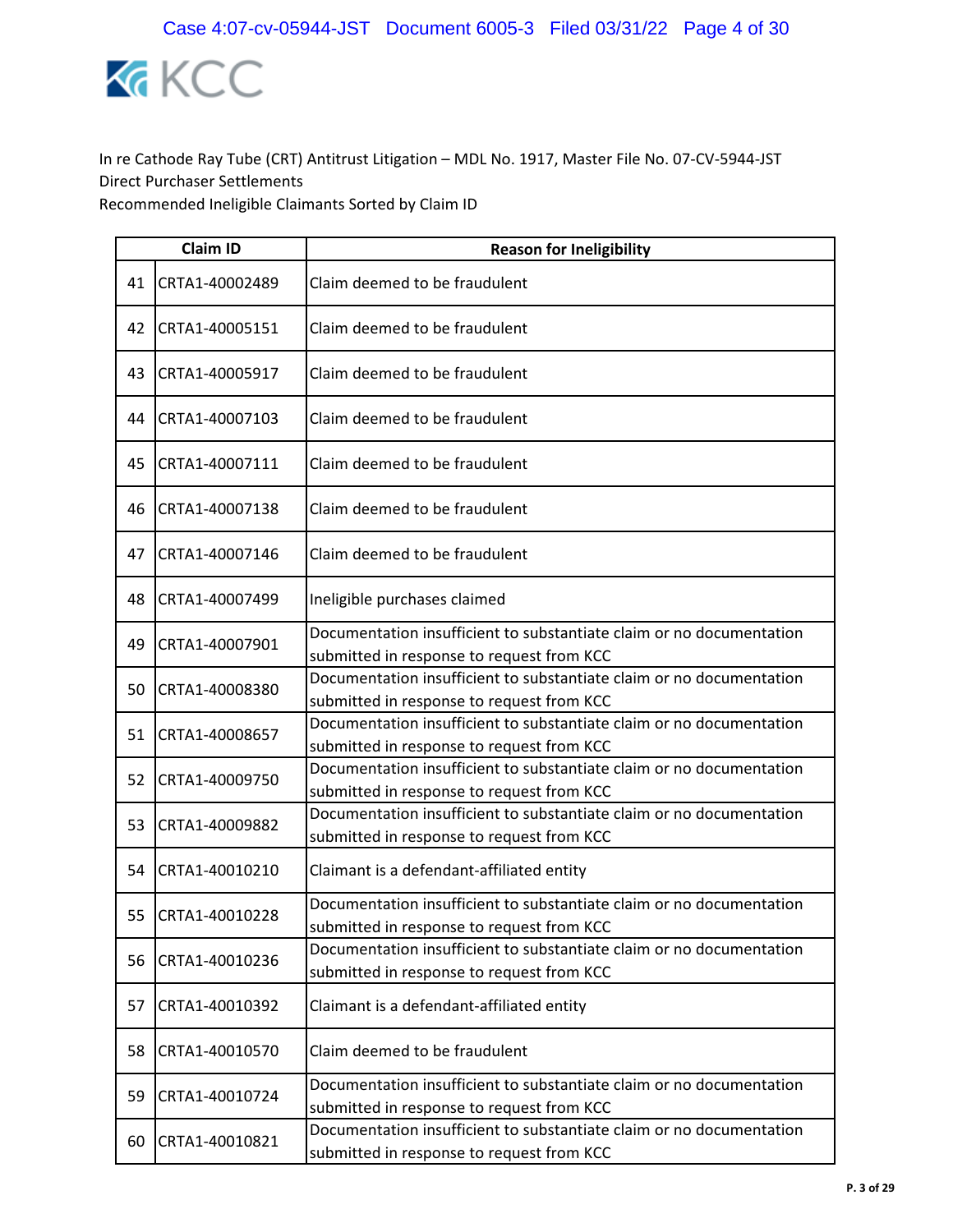

|    | <b>Claim ID</b> | <b>Reason for Ineligibility</b>                                                                                   |
|----|-----------------|-------------------------------------------------------------------------------------------------------------------|
| 61 | CRTA1-40010961  | Claim deemed to be fraudulent                                                                                     |
| 62 | CRTA1-40010988  | Claim deemed to be fraudulent                                                                                     |
| 63 | CRTA1-40011020  | Documentation insufficient to substantiate claim or no documentation<br>submitted in response to request from KCC |
| 64 | CRTA1-40011046  | Documentation insufficient to substantiate claim or no documentation<br>submitted in response to request from KCC |
| 65 | CRTA1-40011267  | Documentation insufficient to substantiate claim or no documentation<br>submitted in response to request from KCC |
| 66 | CRTA1-40011283  | Documentation insufficient to substantiate claim or no documentation<br>submitted in response to request from KCC |
| 67 | CRTA1-40011330  | Documentation insufficient to substantiate claim or no documentation<br>submitted in response to request from KCC |
| 68 | CRTA1-40011356  | Claim deemed to be fraudulent                                                                                     |
| 69 | CRTA1-40011372  | Claim deemed to be fraudulent                                                                                     |
| 70 | CRTA1-40011380  | Claim deemed to be fraudulent                                                                                     |
| 71 | CRTA1-40011399  | Claim deemed to be fraudulent                                                                                     |
| 72 | CRTA1-40011402  | Claim deemed to be fraudulent                                                                                     |
| 73 | CRTA1-40011410  | Claim deemed to be fraudulent                                                                                     |
| 74 | CRTA1-40011437  | Claim deemed to be fraudulent                                                                                     |
| 75 | CRTA1-40011445  | Claim deemed to be fraudulent                                                                                     |
| 76 | CRTA1-40011488  | Documentation insufficient to substantiate claim or no documentation<br>submitted in response to request from KCC |
| 77 | CRTA1-40011526  | Claim deemed to be fraudulent                                                                                     |
| 78 | CRTA1-40011534  | Claim deemed to be fraudulent                                                                                     |
| 79 | CRTA1-40011542  | Claim deemed to be fraudulent                                                                                     |
| 80 | CRTA1-40011550  | Claim deemed to be fraudulent                                                                                     |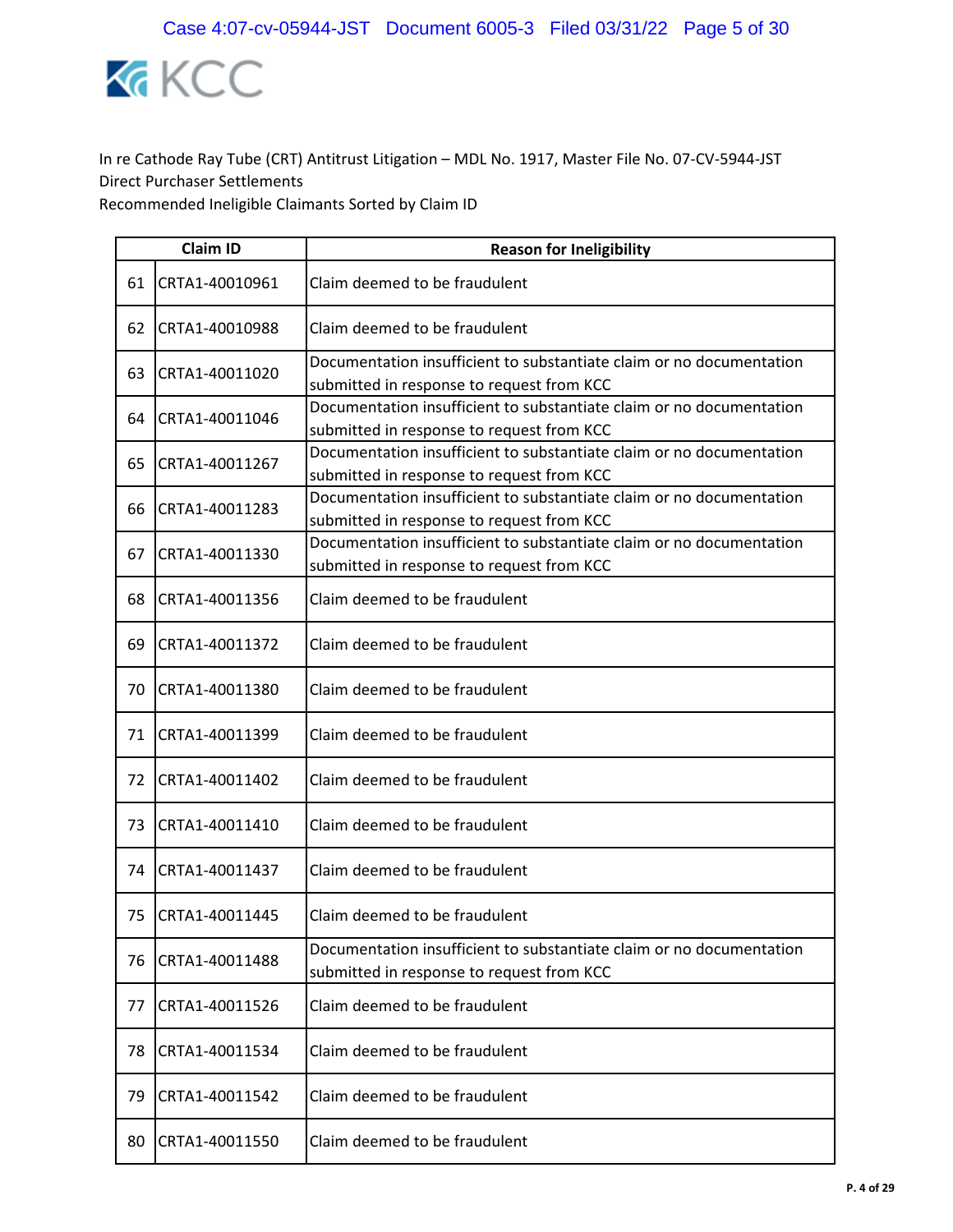

|    | <b>Claim ID</b>    | <b>Reason for Ineligibility</b>                                                                                   |
|----|--------------------|-------------------------------------------------------------------------------------------------------------------|
| 81 | CRTA1-40011569     | Claim deemed to be fraudulent                                                                                     |
| 82 | CRTA1-40011585     | Documentation insufficient to substantiate claim or no documentation<br>submitted in response to request from KCC |
| 83 | CRTA1-40011755     | Claim deemed to be fraudulent                                                                                     |
| 84 | CRTA1-40011763     | Claim deemed to be fraudulent                                                                                     |
| 85 | CRTA1-40011771     | Claim deemed to be fraudulent                                                                                     |
| 86 | CRTA1-40011780     | Claim deemed to be fraudulent                                                                                     |
| 87 | CRTA1-40011798     | Claim deemed to be fraudulent                                                                                     |
| 88 | CRTA1-40011976     | Claim deemed to be fraudulent                                                                                     |
| 89 | CRTA1-40012000     | Documentation insufficient to substantiate claim or no documentation<br>submitted in response to request from KCC |
| 90 | CRTA1-40012018     | Ineligible purchases claimed                                                                                      |
| 91 | CRTA1-40012050     | Documentation insufficient to substantiate claim or no documentation<br>submitted in response to request from KCC |
| 92 | CRTA1-40012085     | Documentation insufficient to substantiate claim or no documentation<br>submitted in response to request from KCC |
| 93 | CRTA1-40012352     | Documentation insufficient to substantiate claim or no documentation<br>submitted in response to request from KCC |
| 94 | CRTA1-40012417     | Documentation insufficient to substantiate claim or no documentation<br>submitted in response to request from KCC |
| 95 | CRTA1-40012425     | Documentation insufficient to substantiate claim or no documentation<br>submitted in response to request from KCC |
| 96 | CRTA1-40012450     | Documentation insufficient to substantiate claim or no documentation<br>submitted in response to request from KCC |
| 97 | CRTA1-40012484     | Documentation insufficient to substantiate claim or no documentation<br>submitted in response to request from KCC |
| 98 | CRTA1-40012506     | Documentation insufficient to substantiate claim or no documentation<br>submitted in response to request from KCC |
| 99 | CRTA1-40012883     | Documentation insufficient to substantiate claim or no documentation<br>submitted in response to request from KCC |
|    | 100 CRTA1-40013006 | Claim deemed to be fraudulent                                                                                     |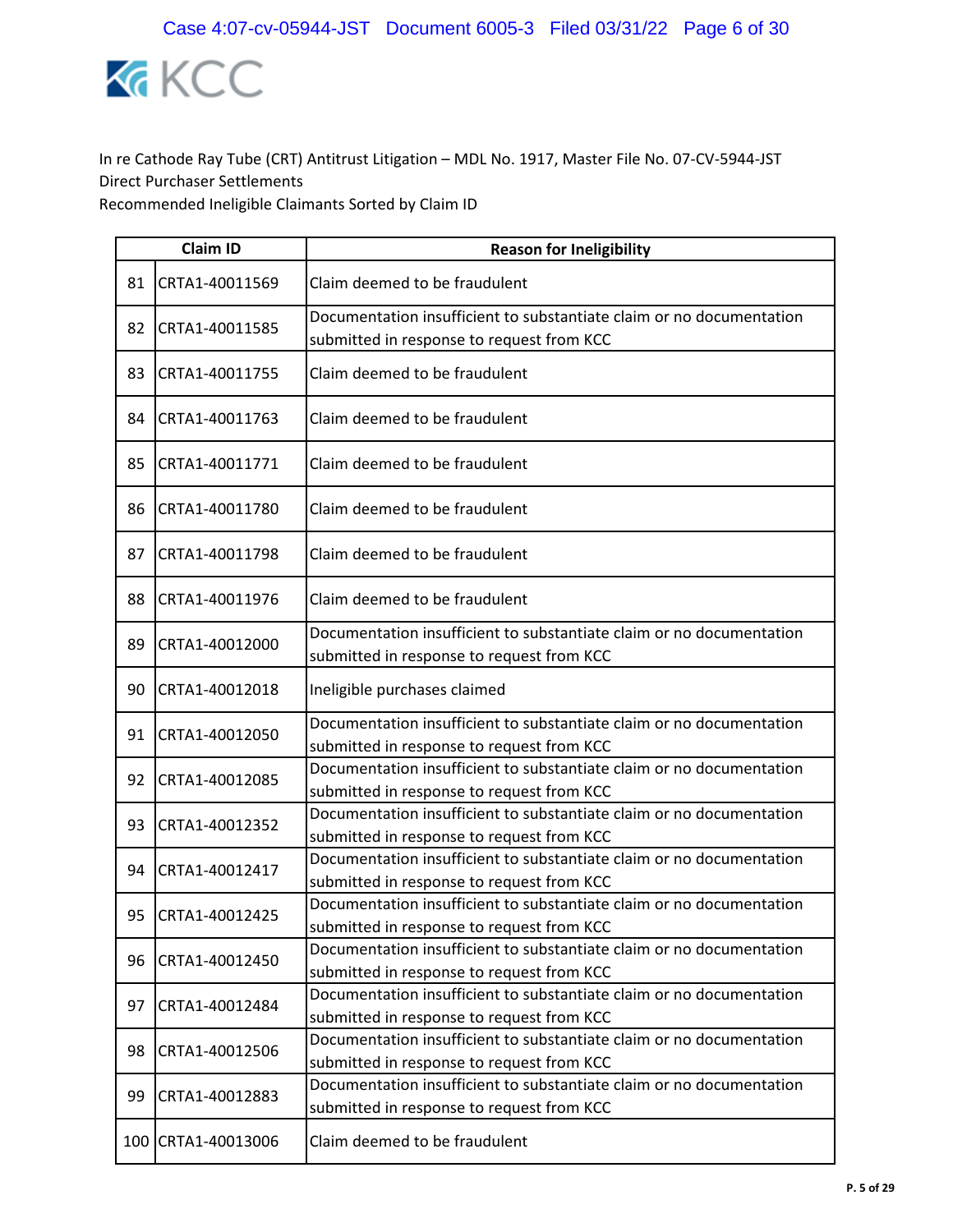

|  | <b>Claim ID</b>    | <b>Reason for Ineligibility</b>                                      |
|--|--------------------|----------------------------------------------------------------------|
|  | 101 CRTA1-40013146 | Documentation insufficient to substantiate claim or no documentation |
|  |                    | submitted in response to request from KCC                            |
|  | 102 CRTA1-40013162 | Documentation insufficient to substantiate claim or no documentation |
|  |                    | submitted in response to request from KCC                            |
|  | 103 CRTA1-40013170 | Documentation insufficient to substantiate claim or no documentation |
|  |                    | submitted in response to request from KCC                            |
|  | 104 CRTA1-40013227 | Claim deemed to be fraudulent                                        |
|  | 105 CRTA1-40013260 | Documentation insufficient to substantiate claim or no documentation |
|  |                    | submitted in response to request from KCC                            |
|  | 106 CRTA1-40013278 | Documentation insufficient to substantiate claim or no documentation |
|  |                    | submitted in response to request from KCC                            |
|  | 107 CRTA1-40013294 | Documentation insufficient to substantiate claim or no documentation |
|  |                    | submitted in response to request from KCC                            |
|  | 108 CRTA1-40013359 | Documentation insufficient to substantiate claim or no documentation |
|  |                    | submitted in response to request from KCC                            |
|  | 109 CRTA1-40013383 | Documentation insufficient to substantiate claim or no documentation |
|  |                    | submitted in response to request from KCC                            |
|  | 110 CRTA1-40013391 | Documentation insufficient to substantiate claim or no documentation |
|  |                    | submitted in response to request from KCC                            |
|  | 111 CRTA1-40013430 | Documentation insufficient to substantiate claim or no documentation |
|  |                    | submitted in response to request from KCC                            |
|  | 112 CRTA1-40013510 | Documentation insufficient to substantiate claim or no documentation |
|  |                    | submitted in response to request from KCC                            |
|  | 113 CRTA1-40013642 | Documentation insufficient to substantiate claim or no documentation |
|  |                    | submitted in response to request from KCC                            |
|  | 114 CRTA1-40013758 | Documentation insufficient to substantiate claim or no documentation |
|  |                    | submitted in response to request from KCC                            |
|  | 115 CRTA1-40013987 | Documentation insufficient to substantiate claim or no documentation |
|  |                    | submitted in response to request from KCC                            |
|  | 116 CRTA1-40014320 | Documentation insufficient to substantiate claim or no documentation |
|  |                    | submitted in response to request from KCC                            |
|  | 117 CRTA1-40014525 | Documentation insufficient to substantiate claim or no documentation |
|  |                    | submitted in response to request from KCC                            |
|  | 118 CRTA1-40014533 | Documentation insufficient to substantiate claim or no documentation |
|  |                    | submitted in response to request from KCC                            |
|  | 119 CRTA1-40014541 | Documentation insufficient to substantiate claim or no documentation |
|  |                    | submitted in response to request from KCC                            |
|  | 120 CRTA1-40014550 | Documentation insufficient to substantiate claim or no documentation |
|  |                    | submitted in response to request from KCC                            |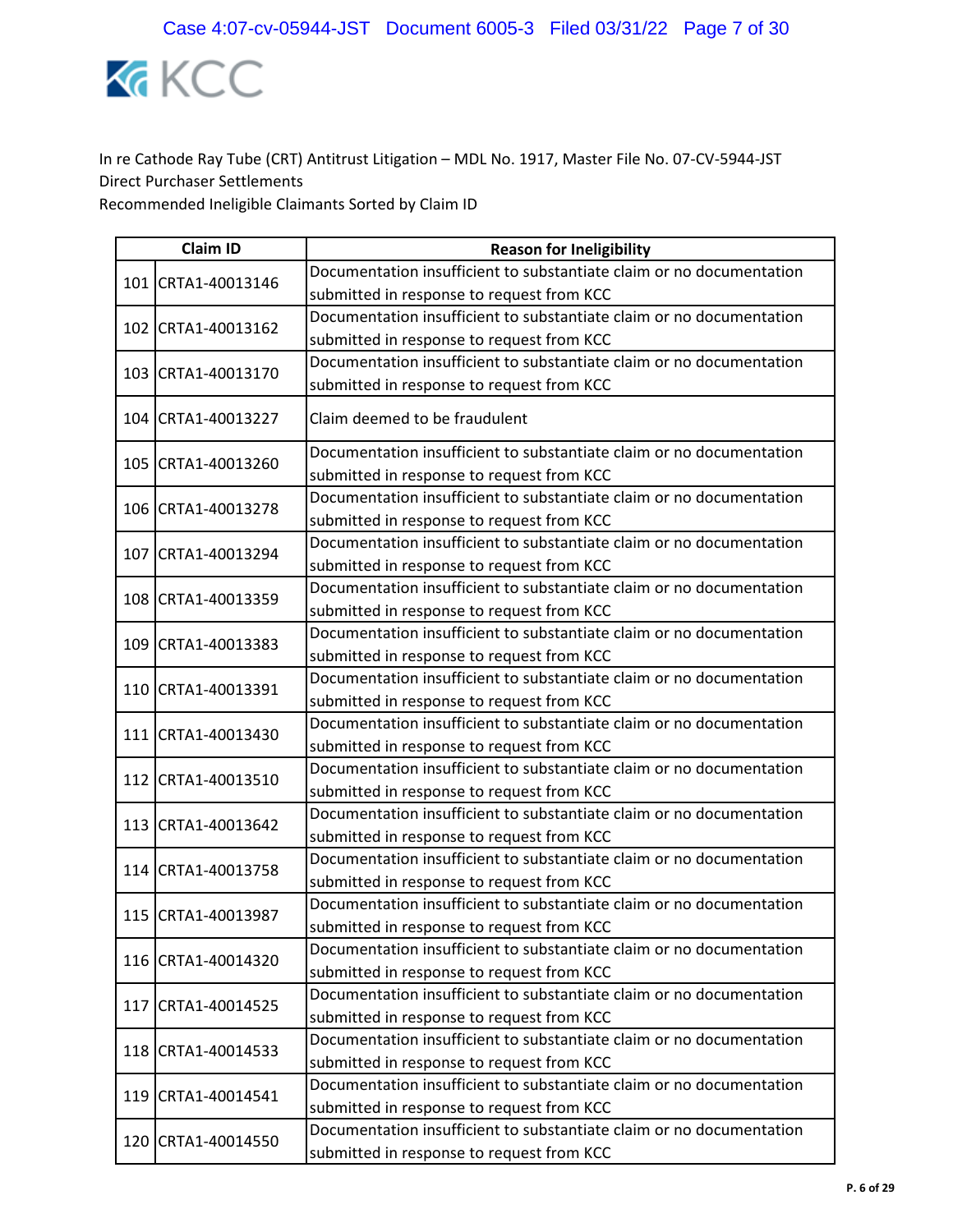

|  | <b>Claim ID</b>    | <b>Reason for Ineligibility</b>                                      |
|--|--------------------|----------------------------------------------------------------------|
|  | 121 CRTA1-40014576 | Documentation insufficient to substantiate claim or no documentation |
|  |                    | submitted in response to request from KCC                            |
|  | 122 CRTA1-40014584 | Documentation insufficient to substantiate claim or no documentation |
|  |                    | submitted in response to request from KCC                            |
|  | 123 CRTA1-40014592 | Documentation insufficient to substantiate claim or no documentation |
|  |                    | submitted in response to request from KCC                            |
|  | 124 CRTA1-40014606 | Documentation insufficient to substantiate claim or no documentation |
|  |                    | submitted in response to request from KCC                            |
|  | 125 CRTA1-40014614 | Documentation insufficient to substantiate claim or no documentation |
|  |                    | submitted in response to request from KCC                            |
|  | 126 CRTA1-40014762 | Documentation insufficient to substantiate claim or no documentation |
|  |                    | submitted in response to request from KCC                            |
|  | 127 CRTA1-40014770 | Documentation insufficient to substantiate claim or no documentation |
|  |                    | submitted in response to request from KCC                            |
|  | 128 CRTA1-40014789 | Documentation insufficient to substantiate claim or no documentation |
|  |                    | submitted in response to request from KCC                            |
|  | 129 CRTA1-40014860 | Indirect and/or non-Defendant purchases                              |
|  | 130 CRTA1-40015491 | Documentation insufficient to substantiate claim or no documentation |
|  |                    | submitted in response to request from KCC                            |
|  | 131 CRTA1-40015505 | Documentation insufficient to substantiate claim or no documentation |
|  |                    | submitted in response to request from KCC                            |
|  | 132 CRTA1-40015513 | Documentation insufficient to substantiate claim or no documentation |
|  |                    | submitted in response to request from KCC                            |
|  | 133 CRTA1-40015521 | Documentation insufficient to substantiate claim or no documentation |
|  |                    | submitted in response to request from KCC                            |
|  | 134 CRTA1-40015530 | Documentation insufficient to substantiate claim or no documentation |
|  |                    | submitted in response to request from KCC                            |
|  | 135 CRTA1-40015548 | Documentation insufficient to substantiate claim or no documentation |
|  |                    | submitted in response to request from KCC                            |
|  | 136 CRTA1-40015556 | Documentation insufficient to substantiate claim or no documentation |
|  |                    | submitted in response to request from KCC                            |
|  | 137 CRTA1-40015572 | Documentation insufficient to substantiate claim or no documentation |
|  |                    | submitted in response to request from KCC                            |
|  | 138 CRTA1-40015580 | Documentation insufficient to substantiate claim or no documentation |
|  |                    | submitted in response to request from KCC                            |
|  | 139 CRTA1-40015599 | Documentation insufficient to substantiate claim or no documentation |
|  |                    | submitted in response to request from KCC                            |
|  | 140 CRTA1-40015602 | Documentation insufficient to substantiate claim or no documentation |
|  |                    | submitted in response to request from KCC                            |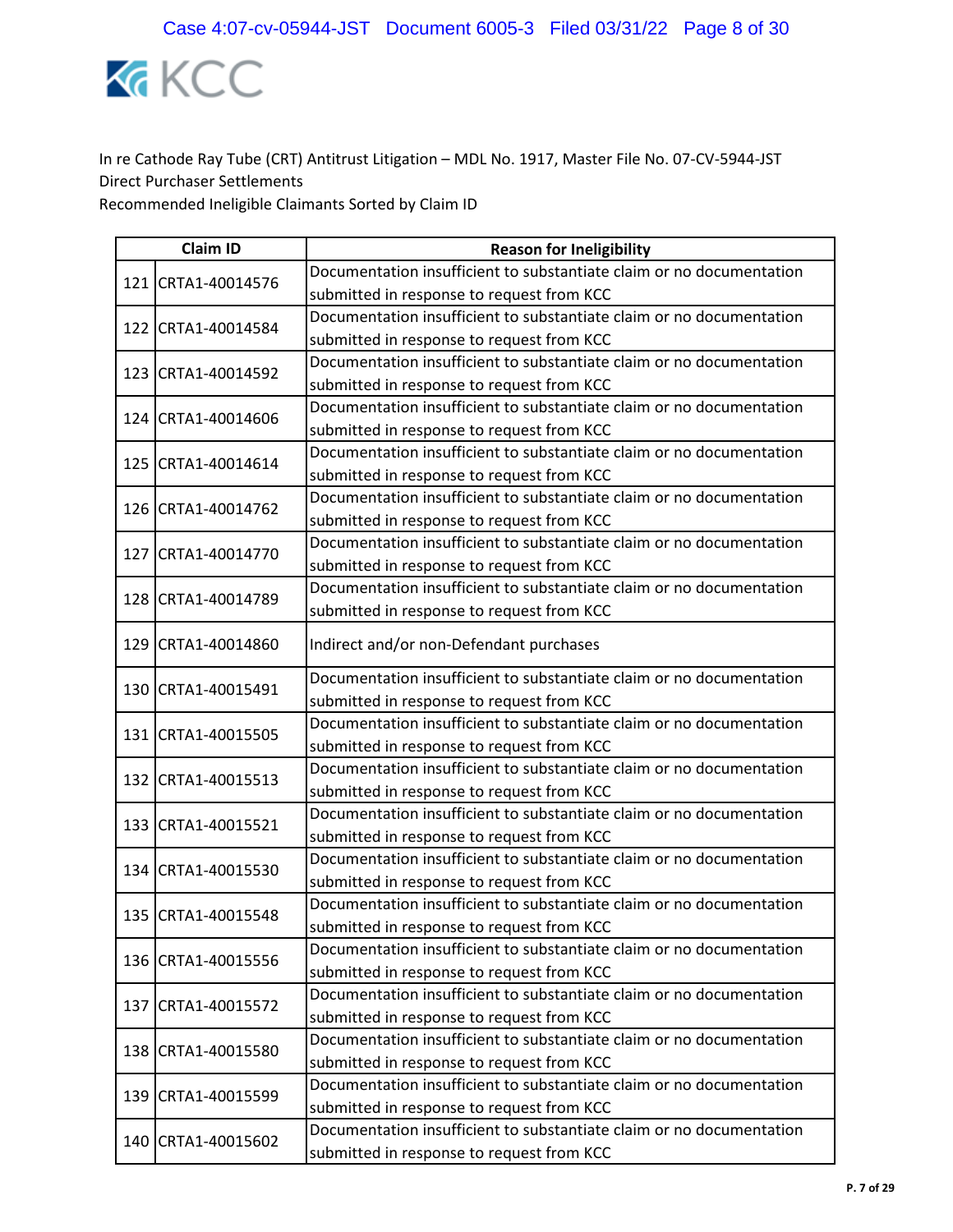

|     | <b>Claim ID</b>      | <b>Reason for Ineligibility</b>                                                                                   |
|-----|----------------------|-------------------------------------------------------------------------------------------------------------------|
|     | 141 CRTA1-40015700   | Documentation insufficient to substantiate claim or no documentation<br>submitted in response to request from KCC |
|     | 142 CRTA1-40157535   | Claim deemed to be fraudulent                                                                                     |
|     | 143 CRTA1-40158019   | Claim deemed to be fraudulent                                                                                     |
|     | 144   CRTA1-40158140 | Documentation insufficient to substantiate claim or no documentation<br>submitted in response to request from KCC |
|     | 145 CRTA1-40158167   | Claim deemed to be fraudulent                                                                                     |
|     | 146 CRTA1-40158213   | Claim deemed to be fraudulent                                                                                     |
|     | 147 CRTA1-40158221   | Claim deemed to be fraudulent                                                                                     |
|     | 148 CRTA1-40158345   | Claim deemed to be fraudulent                                                                                     |
|     | 149 CRTA1-40158370   | Claim deemed to be fraudulent                                                                                     |
|     | 150 CRTA1-40158485   | Claim deemed to be fraudulent                                                                                     |
|     | 151 CRTA1-40158663   | Claim deemed to be fraudulent                                                                                     |
|     | 152 CRTA1-40158671   | Claim deemed to be fraudulent                                                                                     |
|     | 153 CRTA1-40158698   | Claim deemed to be fraudulent                                                                                     |
|     | 154 CRTA1-40158701   | Claim deemed to be fraudulent                                                                                     |
|     | 155 CRTA1-40158736   | Claim deemed to be fraudulent                                                                                     |
| 156 | CRTA1-40158787       | Claim deemed to be fraudulent                                                                                     |
| 157 | CRTA1-40158795       | Claim deemed to be fraudulent                                                                                     |
| 158 | CRTA1-40158825       | Claim deemed to be fraudulent                                                                                     |
|     | 159 CRTA1-40158841   | Claim deemed to be fraudulent                                                                                     |
| 160 | CRTA1-40158868       | Claim deemed to be fraudulent                                                                                     |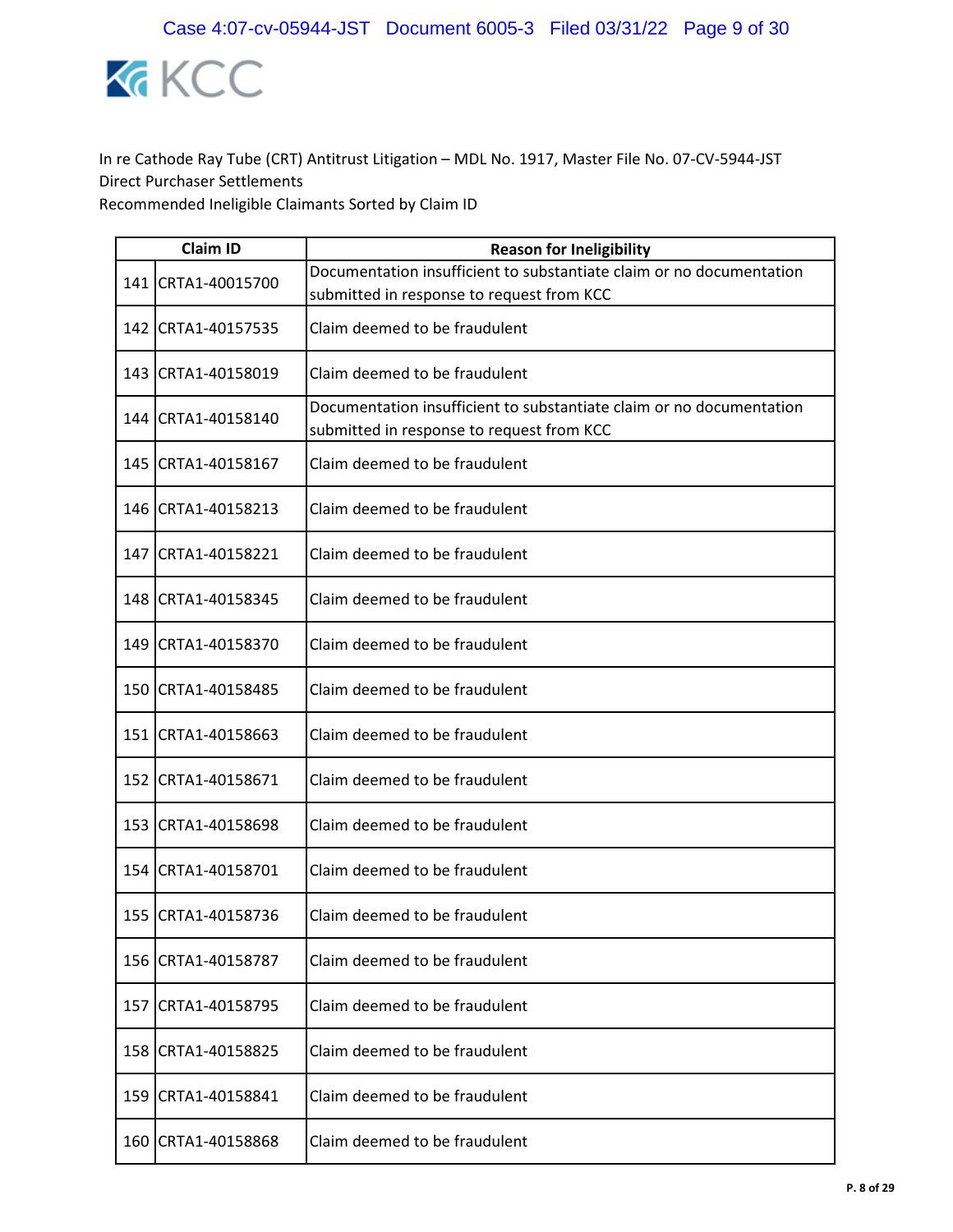

|       | <b>Claim ID</b>    | <b>Reason for Ineligibility</b> |
|-------|--------------------|---------------------------------|
|       | 161 CRTA1-40158884 | Claim deemed to be fraudulent   |
|       | 162 CRTA1-40158914 | Claim deemed to be fraudulent   |
|       | 163 CRTA1-40158930 | Claim deemed to be fraudulent   |
|       | 164 CRTA1-40158949 | Claim deemed to be fraudulent   |
|       | 165 CRTA1-40158965 | Claim deemed to be fraudulent   |
|       | 166 CRTA1-40159031 | Claim deemed to be fraudulent   |
|       | 167 CRTA1-40159058 | Claim deemed to be fraudulent   |
|       | 168 CRTA1-40159074 | Claim deemed to be fraudulent   |
| 169   | CRTA1-40159082     | Claim deemed to be fraudulent   |
|       | 170 CRTA1-40159090 | Claim deemed to be fraudulent   |
|       | 171 CRTA1-40159120 | Claim deemed to be fraudulent   |
| 172   | CRTA1-40159139     | Claim deemed to be fraudulent   |
|       | 173 CRTA1-40159155 | Claim deemed to be fraudulent   |
| 174 l | CRTA1-40159171     | Claim deemed to be fraudulent   |
|       | 175 CRTA1-40159236 | Claim deemed to be fraudulent   |
| 176   | CRTA1-40159252     | Claim deemed to be fraudulent   |
|       | 177 CRTA1-40159260 | Claim deemed to be fraudulent   |
| 178   | CRTA1-40159287     | Claim deemed to be fraudulent   |
|       | 179 CRTA1-40159295 | Claim deemed to be fraudulent   |
| 180   | CRTA1-40159333     | Claim deemed to be fraudulent   |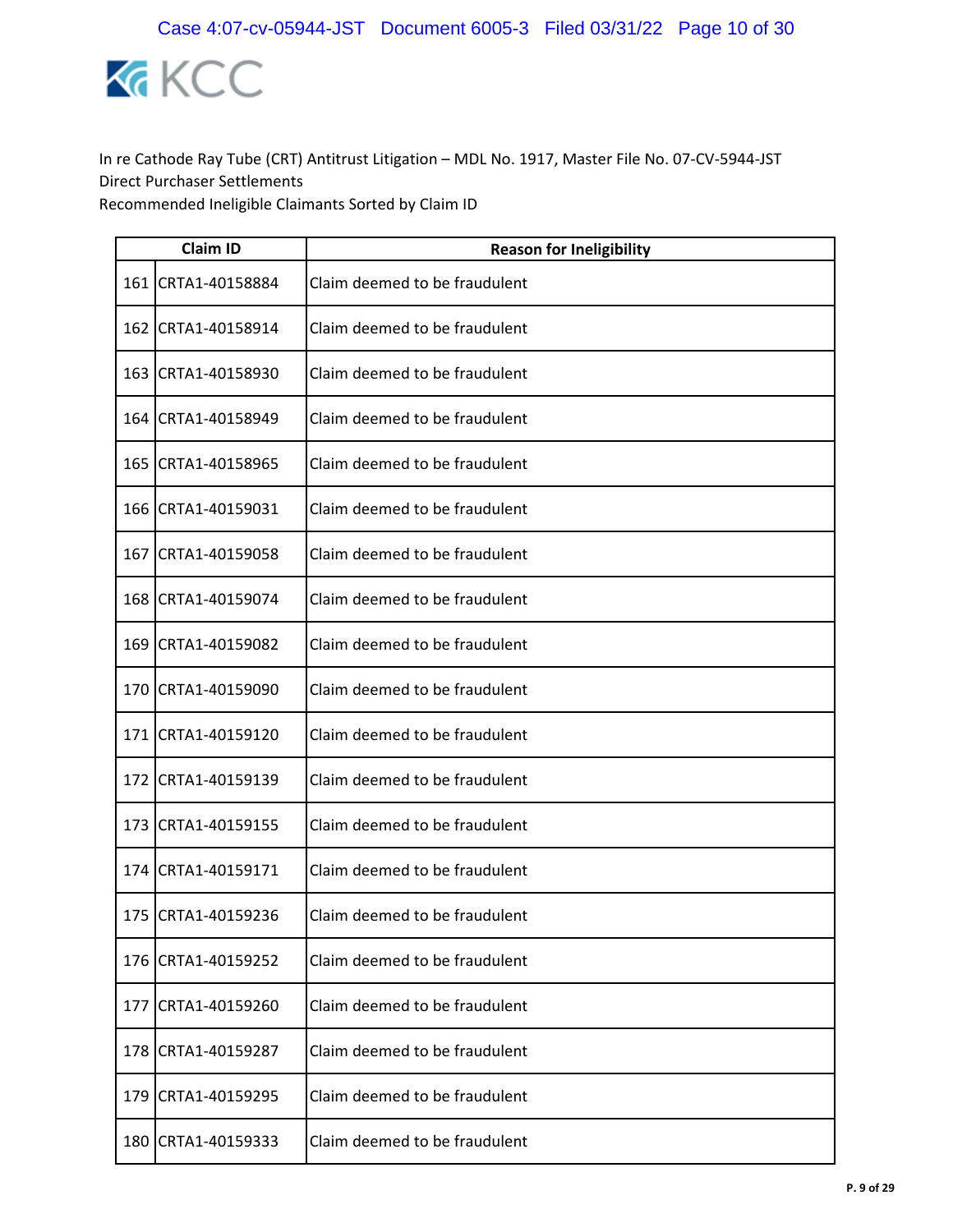

|       | <b>Claim ID</b>      | <b>Reason for Ineligibility</b>                                                                                   |
|-------|----------------------|-------------------------------------------------------------------------------------------------------------------|
|       | 181 CRTA1-40159406   | Claim deemed to be fraudulent                                                                                     |
| 182   | CRTA1-40159414       | Claim deemed to be fraudulent                                                                                     |
|       | 183 CRTA1-40159430   | Claim deemed to be fraudulent                                                                                     |
|       | 184 CRTA1-40159449   | Claim deemed to be fraudulent                                                                                     |
| 185   | CRTA1-40159457       | Claim deemed to be fraudulent                                                                                     |
|       | 186 CRTA1-40159490   | Claim deemed to be fraudulent                                                                                     |
| 187   | CRTA1-40159538       | Claim deemed to be fraudulent                                                                                     |
|       | 188 CRTA1-40159554   | Claim deemed to be fraudulent                                                                                     |
| 189   | CRTA1-40159589       | Claim deemed to be fraudulent                                                                                     |
|       | 190 CRTA1-40159597   | Claim deemed to be fraudulent                                                                                     |
|       | 191   CRTA1-40159627 | Claim deemed to be fraudulent                                                                                     |
| 192 l | CRTA1-40159635       | Claim deemed to be fraudulent                                                                                     |
|       | 193 CRTA1-40159678   | Claim deemed to be fraudulent                                                                                     |
|       | 194 CRTA1-40159686   | Claim deemed to be fraudulent                                                                                     |
|       | 195 CRTA1-40159716   | Claim deemed to be fraudulent                                                                                     |
|       | 196 CRTA1-40159724   | Documentation insufficient to substantiate claim or no documentation<br>submitted in response to request from KCC |
|       | 197 CRTA1-40159732   | Claim deemed to be fraudulent                                                                                     |
| 198   | CRTA1-40159740       | Claim deemed to be fraudulent                                                                                     |
|       | 199 CRTA1-40159759   | Claim deemed to be fraudulent                                                                                     |
| 200   | CRTA1-40159767       | Claim deemed to be fraudulent                                                                                     |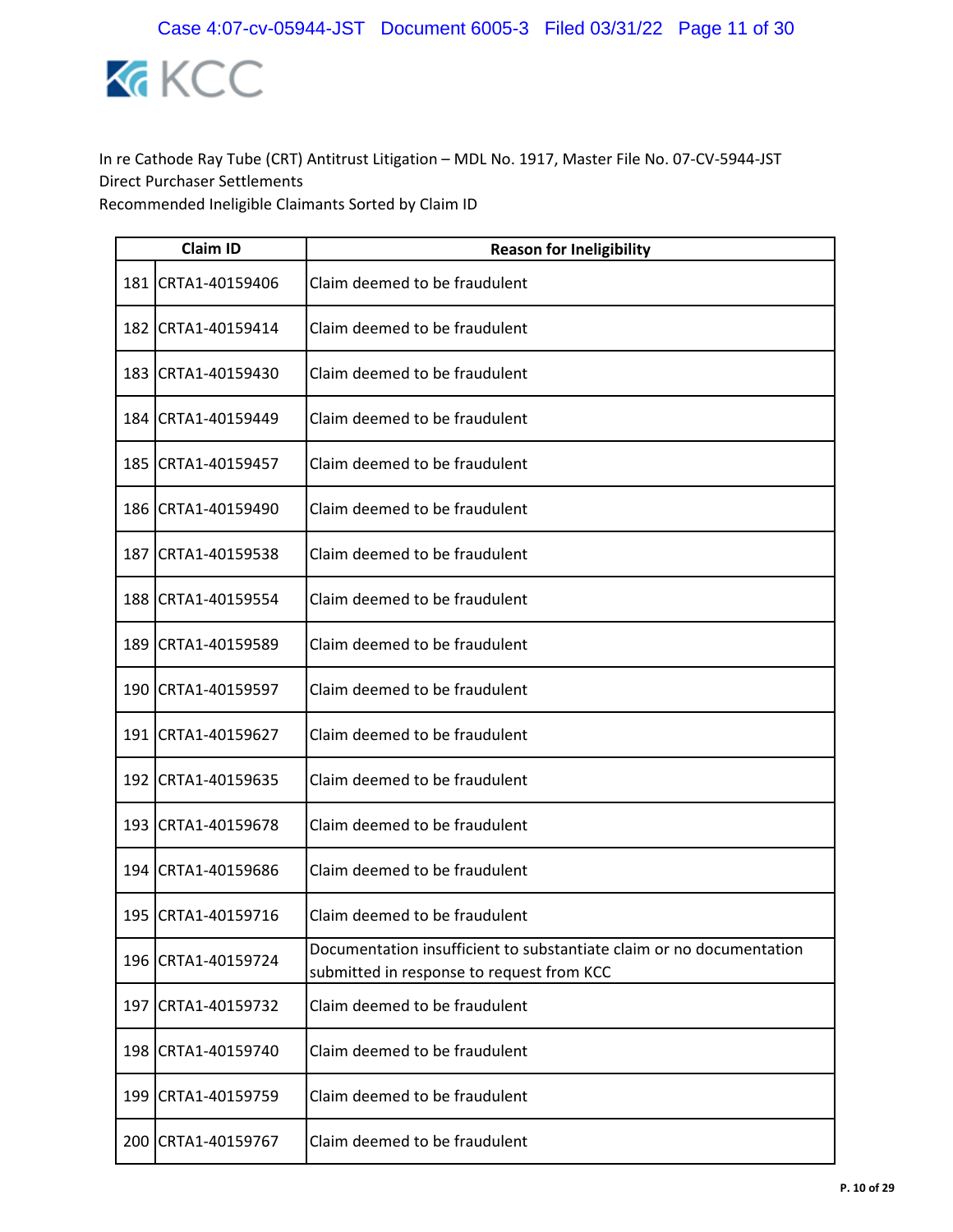

|     | <b>Claim ID</b>    | <b>Reason for Ineligibility</b>                                                                                   |
|-----|--------------------|-------------------------------------------------------------------------------------------------------------------|
|     | 201 CRTA1-40159775 | Claim deemed to be fraudulent                                                                                     |
|     | 202 CRTA1-40159783 | Claim deemed to be fraudulent                                                                                     |
|     | 203 CRTA1-40159813 | Claim deemed to be fraudulent                                                                                     |
|     | 204 CRTA1-40159821 | Documentation insufficient to substantiate claim or no documentation<br>submitted in response to request from KCC |
|     | 205 CRTA1-40159830 | Claim deemed to be fraudulent                                                                                     |
|     | 206 CRTA1-40159848 | Claim deemed to be fraudulent                                                                                     |
| 207 | CRTA1-40159880     | Claim deemed to be fraudulent                                                                                     |
|     | 208 CRTA1-40159899 | Claim deemed to be fraudulent                                                                                     |
|     | 209 CRTA1-40159929 | Claim deemed to be fraudulent                                                                                     |
|     | 210 CRTA1-40159937 | Claim deemed to be fraudulent                                                                                     |
|     | 211 CRTA1-40159945 | Claim deemed to be fraudulent                                                                                     |
|     | 212 CRTA1-40159953 | Claim deemed to be fraudulent                                                                                     |
|     | 213 CRTA1-40159996 | Claim deemed to be fraudulent                                                                                     |
|     | 214 CRTA1-40160021 | Claim deemed to be fraudulent                                                                                     |
|     | 215 CRTA1-40160030 | Claim deemed to be fraudulent                                                                                     |
|     | 216 CRTA1-40160048 | Claim deemed to be fraudulent                                                                                     |
|     | 217 CRTA1-40160099 | Claim deemed to be fraudulent                                                                                     |
|     | 218 CRTA1-40160102 | Claim deemed to be fraudulent                                                                                     |
|     | 219 CRTA1-40160110 | Claim deemed to be fraudulent                                                                                     |
| 220 | CRTA1-40160129     | Claim deemed to be fraudulent                                                                                     |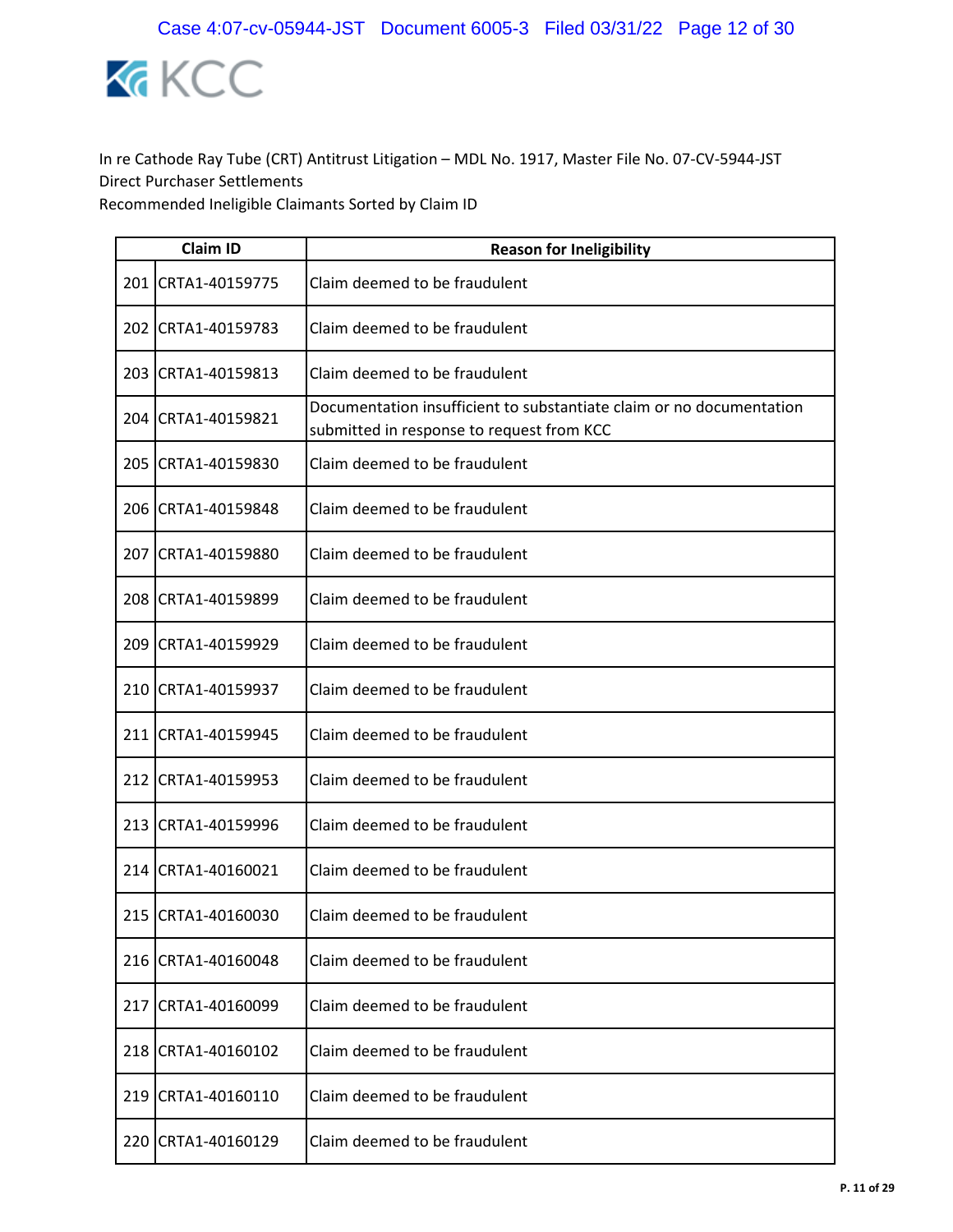

|     | <b>Claim ID</b>    | <b>Reason for Ineligibility</b>                                                                                   |
|-----|--------------------|-------------------------------------------------------------------------------------------------------------------|
|     | 221 CRTA1-40160145 | Claim deemed to be fraudulent                                                                                     |
| 222 | CRTA1-40160226     | Claim deemed to be fraudulent                                                                                     |
|     | 223 CRTA1-40160234 | Claim deemed to be fraudulent                                                                                     |
|     | 224 CRTA1-40160242 | Claim deemed to be fraudulent                                                                                     |
|     | 225 CRTA1-40160250 | Claim deemed to be fraudulent                                                                                     |
|     | 226 CRTA1-40160269 | Claim deemed to be fraudulent                                                                                     |
|     | 227 CRTA1-40160285 | Claim deemed to be fraudulent                                                                                     |
|     | 228 CRTA1-40160293 | Claim deemed to be fraudulent                                                                                     |
|     | 229 CRTA1-40160307 | Claim deemed to be fraudulent                                                                                     |
|     | 230 CRTA1-40160315 | Claim deemed to be fraudulent                                                                                     |
|     | 231 CRTA1-40160323 | Documentation insufficient to substantiate claim or no documentation<br>submitted in response to request from KCC |
| 232 | CRTA1-40160331     | Claim deemed to be fraudulent                                                                                     |
|     | 233 CRTA1-40160340 | Claim deemed to be fraudulent                                                                                     |
|     | 234 CRTA1-40160374 | Claim deemed to be fraudulent                                                                                     |
|     | 235 CRTA1-40160382 | Claim deemed to be fraudulent                                                                                     |
| 236 | CRTA1-40160412     | Claim deemed to be fraudulent                                                                                     |
| 237 | CRTA1-40160420     | Claim deemed to be fraudulent                                                                                     |
| 238 | CRTA1-40160447     | Claim deemed to be fraudulent                                                                                     |
|     | 239 CRTA1-40160455 | Claim deemed to be fraudulent                                                                                     |
| 240 | CRTA1-40160463     | Claim deemed to be fraudulent                                                                                     |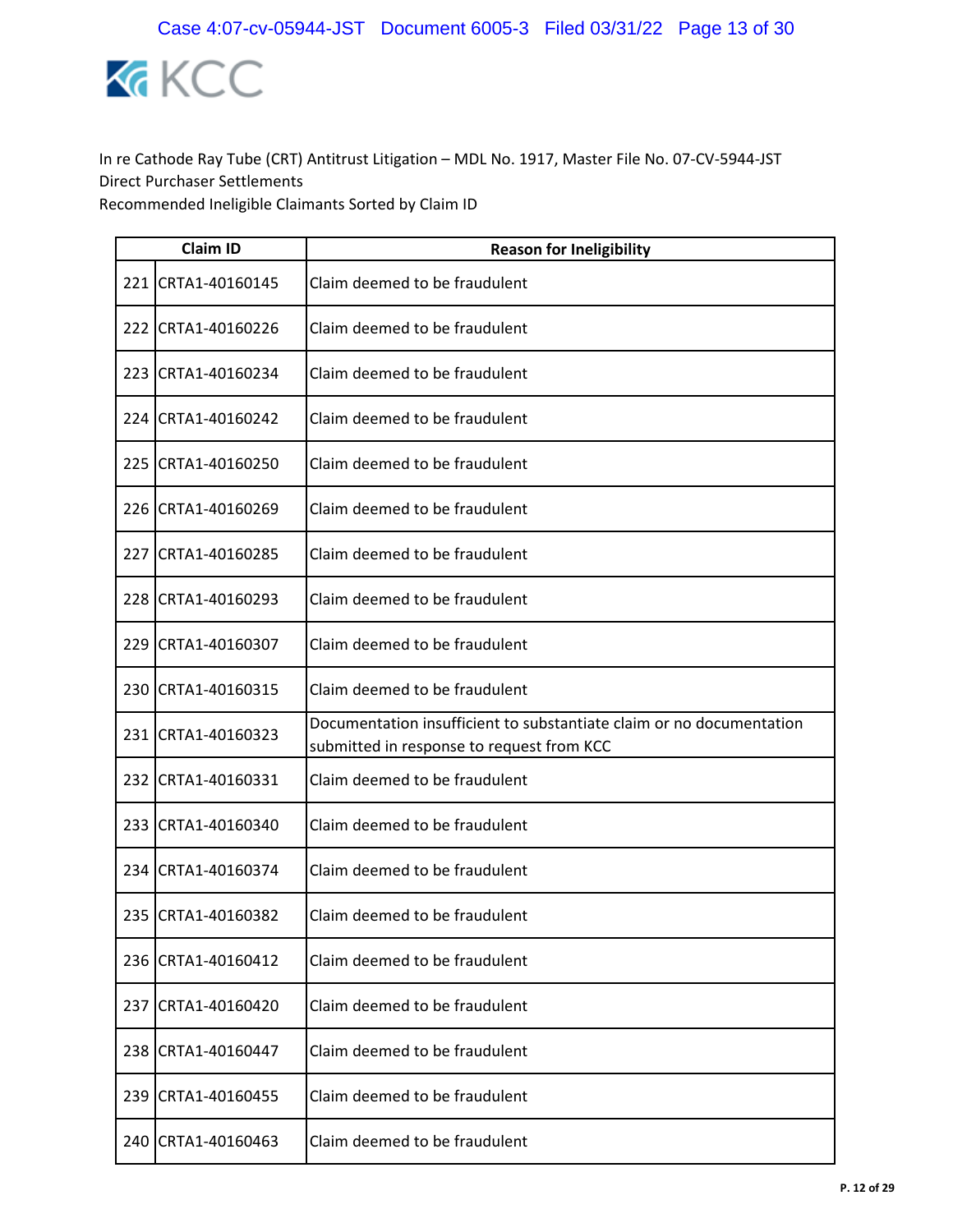

|       | <b>Claim ID</b>    | <b>Reason for Ineligibility</b>                                                                                   |
|-------|--------------------|-------------------------------------------------------------------------------------------------------------------|
|       | 241 CRTA1-40160471 | Claim deemed to be fraudulent                                                                                     |
| 242 l | CRTA1-40160498     | Documentation insufficient to substantiate claim or no documentation<br>submitted in response to request from KCC |
|       | 243 CRTA1-40160501 | Claim deemed to be fraudulent                                                                                     |
|       | 244 CRTA1-40160510 | Indirect and/or non-Defendant purchases                                                                           |
|       | 245 CRTA1-40160544 | Claim deemed to be fraudulent                                                                                     |
|       | 246 CRTA1-40160552 | Claim deemed to be fraudulent                                                                                     |
|       | 247 CRTA1-40160560 | Claim deemed to be fraudulent                                                                                     |
|       | 248 CRTA1-40160595 | Claim deemed to be fraudulent                                                                                     |
| 249   | CRTA1-40160609     | Claim deemed to be fraudulent                                                                                     |
|       | 250 CRTA1-40160617 | Claim deemed to be fraudulent                                                                                     |
|       | 251 CRTA1-40160625 | Claim deemed to be fraudulent                                                                                     |
| 252   | CRTA1-40160633     | Indirect and/or non-Defendant purchases                                                                           |
|       | 253 CRTA1-40160641 | Claim deemed to be fraudulent                                                                                     |
|       | 254 CRTA1-40160650 | Claim deemed to be fraudulent                                                                                     |
|       | 255 CRTA1-40160684 | Claim deemed to be fraudulent                                                                                     |
| 256   | CRTA1-40160692     | Indirect and/or non-Defendant purchases                                                                           |
| 257   | CRTA1-40160781     | Claim deemed to be fraudulent                                                                                     |
| 258   | CRTA1-40160790     | Claim deemed to be fraudulent                                                                                     |
|       | 259 CRTA1-40160803 | Claim deemed to be fraudulent                                                                                     |
| 260   | CRTA1-40160811     | Claim deemed to be fraudulent                                                                                     |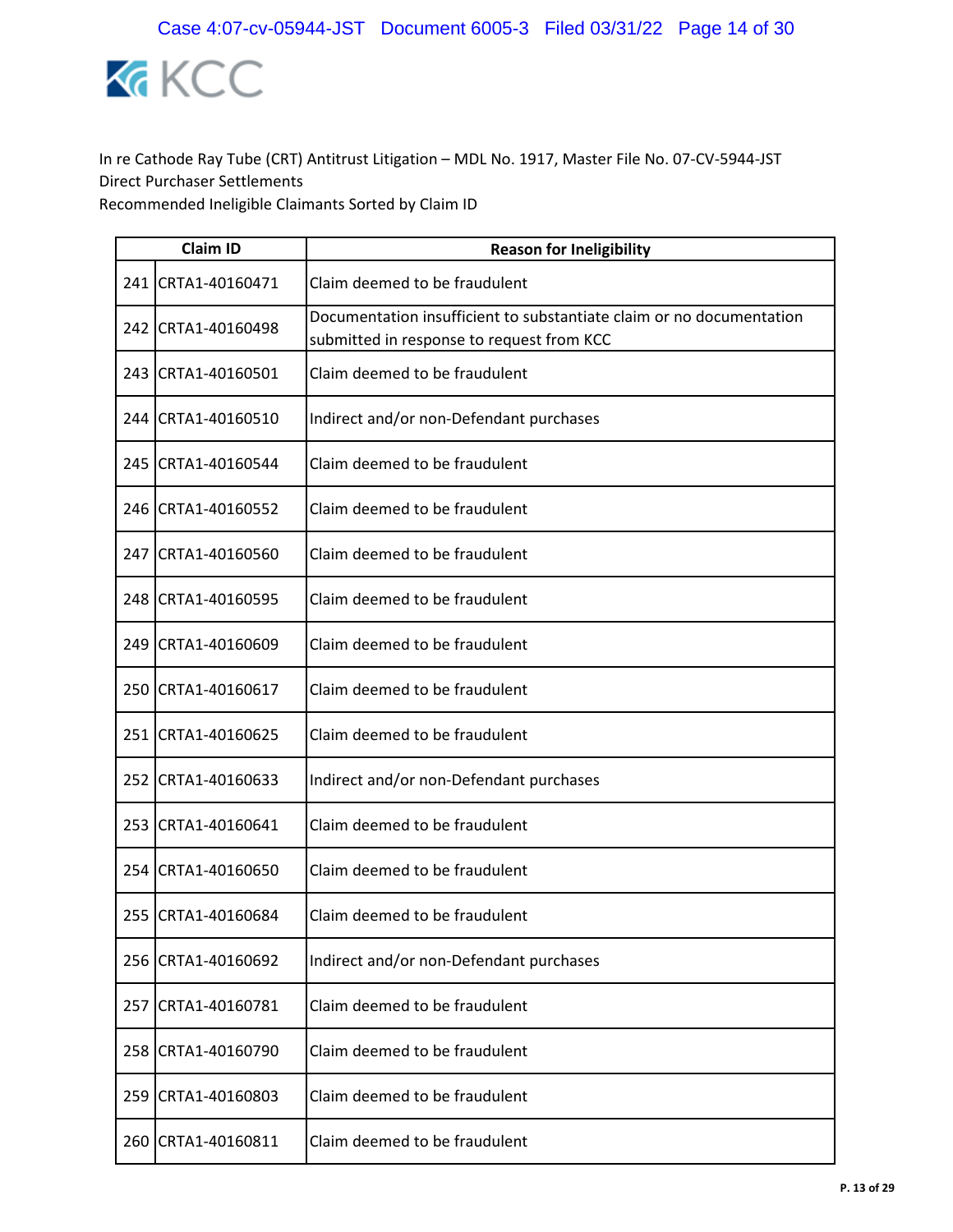

|     | <b>Claim ID</b>    | <b>Reason for Ineligibility</b>         |
|-----|--------------------|-----------------------------------------|
|     | 261 CRTA1-40160820 | Claim deemed to be fraudulent           |
|     | 262 CRTA1-40160838 | Indirect and/or non-Defendant purchases |
|     | 263 CRTA1-40160862 | Claim deemed to be fraudulent           |
|     | 264 CRTA1-40160870 | Claim deemed to be fraudulent           |
|     | 265 CRTA1-40160897 | Claim deemed to be fraudulent           |
|     | 266 CRTA1-40160900 | Indirect and/or non-Defendant purchases |
| 267 | CRTA1-40160919     | Indirect and/or non-Defendant purchases |
|     | 268 CRTA1-40160927 | Claim deemed to be fraudulent           |
| 269 | CRTA1-40160935     | Claim deemed to be fraudulent           |
|     | 270 CRTA1-40160943 | Claim deemed to be fraudulent           |
|     | 271 CRTA1-40160951 | Claim deemed to be fraudulent           |
| 272 | CRTA1-40160960     | Indirect and/or non-Defendant purchases |
|     | 273 CRTA1-40160978 | Claim deemed to be fraudulent           |
| 274 | CRTA1-40160986     | Claim deemed to be fraudulent           |
|     | 275 CRTA1-40160994 | Claim deemed to be fraudulent           |
| 276 | CRTA1-40161001     | Claim deemed to be fraudulent           |
| 277 | CRTA1-40161010     | Indirect and/or non-Defendant purchases |
| 278 | CRTA1-40161028     | Claim deemed to be fraudulent           |
| 279 | CRTA1-40161044     | Indirect and/or non-Defendant purchases |
| 280 | CRTA1-40161052     | Indirect and/or non-Defendant purchases |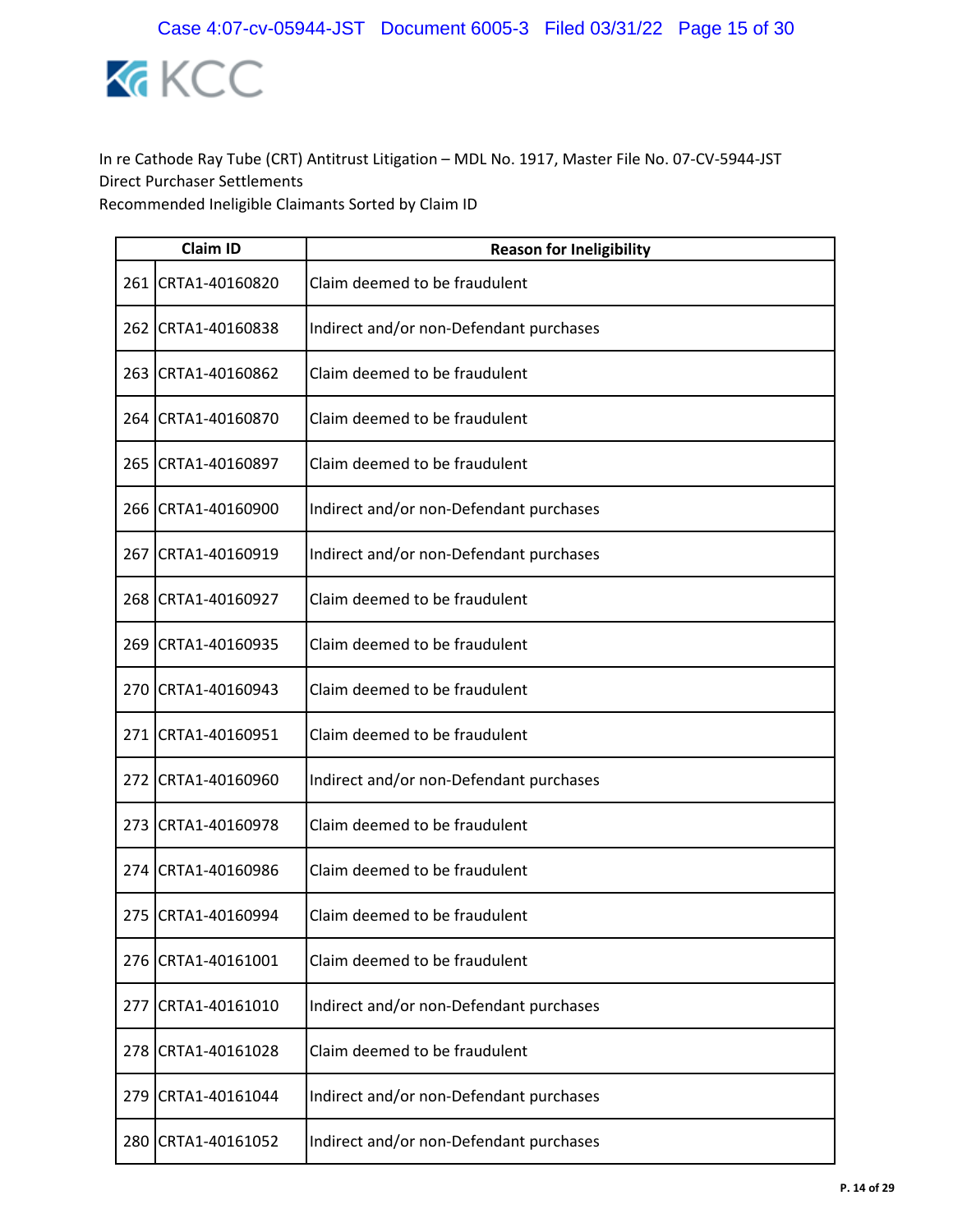

|     | <b>Claim ID</b>    | <b>Reason for Ineligibility</b>                                                                                   |
|-----|--------------------|-------------------------------------------------------------------------------------------------------------------|
| 281 | CRTA1-40161060     | Indirect and/or non-Defendant purchases                                                                           |
| 282 | CRTA1-40161079     | Indirect and/or non-Defendant purchases                                                                           |
| 283 | CRTA1-40161087     | Indirect and/or non-Defendant purchases                                                                           |
| 284 | CRTA1-40161109     | Claim deemed to be fraudulent                                                                                     |
| 285 | CRTA1-40161117     | Claim deemed to be fraudulent                                                                                     |
|     | 286 CRTA1-40161125 | Indirect and/or non-Defendant purchases                                                                           |
| 287 | CRTA1-40161133     | Claim deemed to be fraudulent                                                                                     |
|     | 288 CRTA1-40161141 | Indirect and/or non-Defendant purchases                                                                           |
| 289 | CRTA1-40161150     | Claim deemed to be fraudulent                                                                                     |
|     | 290 CRTA1-40161168 | Indirect and/or non-Defendant purchases                                                                           |
|     | 291 CRTA1-40161176 | Claim deemed to be fraudulent                                                                                     |
| 292 | CRTA1-40161184     | Indirect and/or non-Defendant purchases                                                                           |
| 293 | CRTA1-40161192     | Indirect and/or non-Defendant purchases                                                                           |
| 294 | CRTA1-40161206     | Claim deemed to be fraudulent                                                                                     |
| 295 | CRTA1-40161214     | Indirect and/or non-Defendant purchases                                                                           |
| 296 | CRTA1-40161222     | Claim deemed to be fraudulent                                                                                     |
|     | 297 CRTA1-40161230 | Claim deemed to be fraudulent                                                                                     |
| 298 | CRTA1-40161346     | Documentation insufficient to substantiate claim or no documentation<br>submitted in response to request from KCC |
| 299 | CRTA1-40161389     | Documentation insufficient to substantiate claim or no documentation<br>submitted in response to request from KCC |
| 300 | CRTA1-40161397     | Documentation insufficient to substantiate claim or no documentation<br>submitted in response to request from KCC |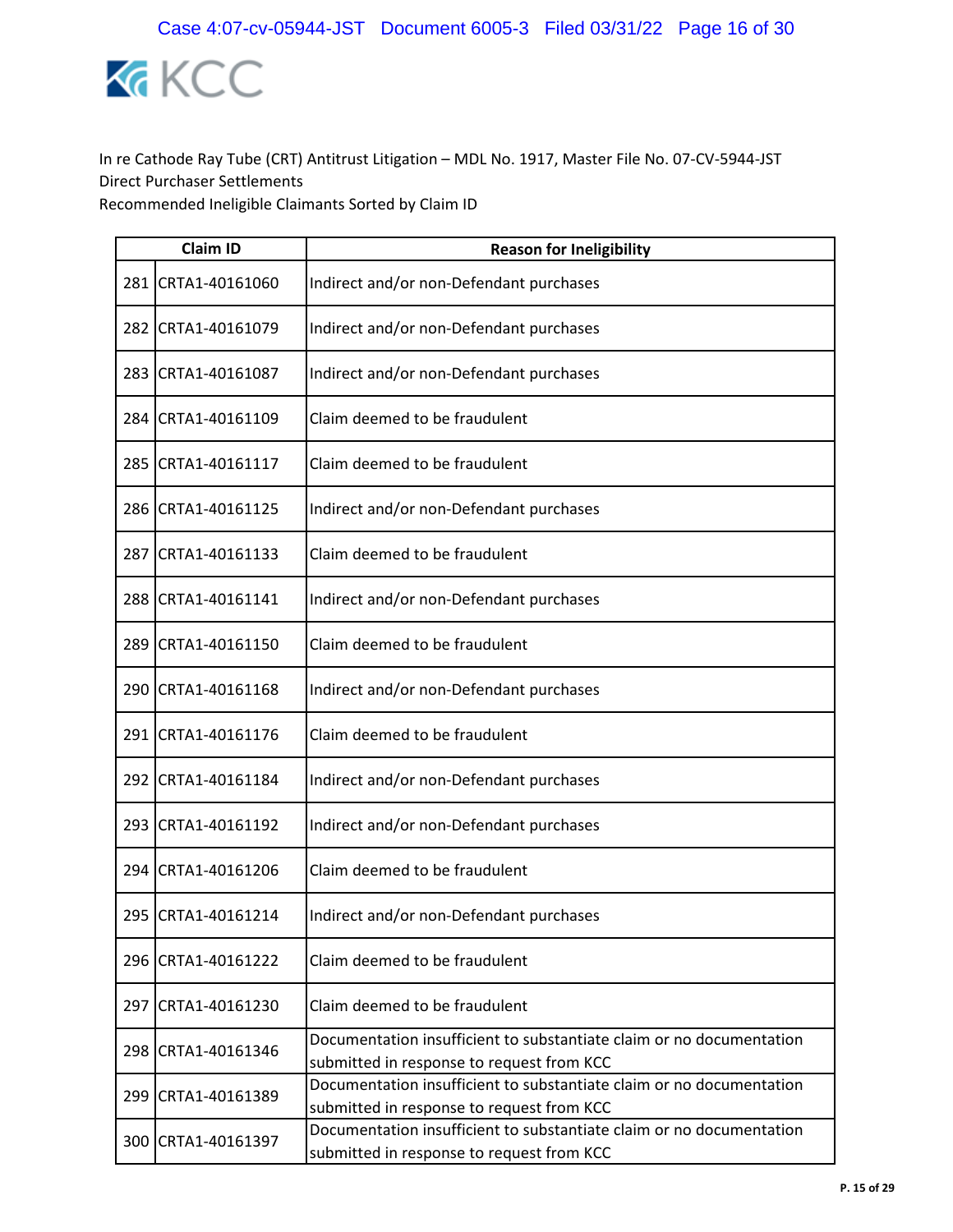

| <b>Claim ID</b>    | <b>Reason for Ineligibility</b>                                                                                   |
|--------------------|-------------------------------------------------------------------------------------------------------------------|
| 301 CRTA1-40161419 | Claim deemed to be fraudulent                                                                                     |
| 302 CRTA1-40161427 | Claim deemed to be fraudulent                                                                                     |
| 303 CRTA1-40161435 | Indirect and/or non-Defendant purchases                                                                           |
| 304 CRTA1-40161486 | Claim deemed to be fraudulent                                                                                     |
| 305 CRTA1-40161508 | Claim deemed to be fraudulent                                                                                     |
| 306 CRTA1-40161516 | Claim deemed to be fraudulent                                                                                     |
| 307 CRTA1-40161753 | Claim deemed to be fraudulent                                                                                     |
| 308 CRTA1-40161800 | Documentation insufficient to substantiate claim or no documentation<br>submitted in response to request from KCC |
| 309 CRTA1-40161818 | Documentation insufficient to substantiate claim or no documentation<br>submitted in response to request from KCC |
| 310 CRTA1-40161826 | Documentation insufficient to substantiate claim or no documentation<br>submitted in response to request from KCC |
| 311 CRTA1-40161834 | Documentation insufficient to substantiate claim or no documentation<br>submitted in response to request from KCC |
| 312 CRTA1-40161842 | Documentation insufficient to substantiate claim or no documentation<br>submitted in response to request from KCC |
| 313 CRTA1-40161850 | Documentation insufficient to substantiate claim or no documentation<br>submitted in response to request from KCC |
| 314 CRTA1-40161869 | Documentation insufficient to substantiate claim or no documentation<br>submitted in response to request from KCC |
| 315 CRTA1-40161877 | Documentation insufficient to substantiate claim or no documentation<br>submitted in response to request from KCC |
| 316 CRTA1-40161885 | Documentation insufficient to substantiate claim or no documentation<br>submitted in response to request from KCC |
| 317 CRTA1-40161893 | Documentation insufficient to substantiate claim or no documentation<br>submitted in response to request from KCC |
| 318 CRTA1-40161907 | Documentation insufficient to substantiate claim or no documentation<br>submitted in response to request from KCC |
| 319 CRTA1-40161915 | Documentation insufficient to substantiate claim or no documentation<br>submitted in response to request from KCC |
| 320 CRTA1-40161923 | Documentation insufficient to substantiate claim or no documentation<br>submitted in response to request from KCC |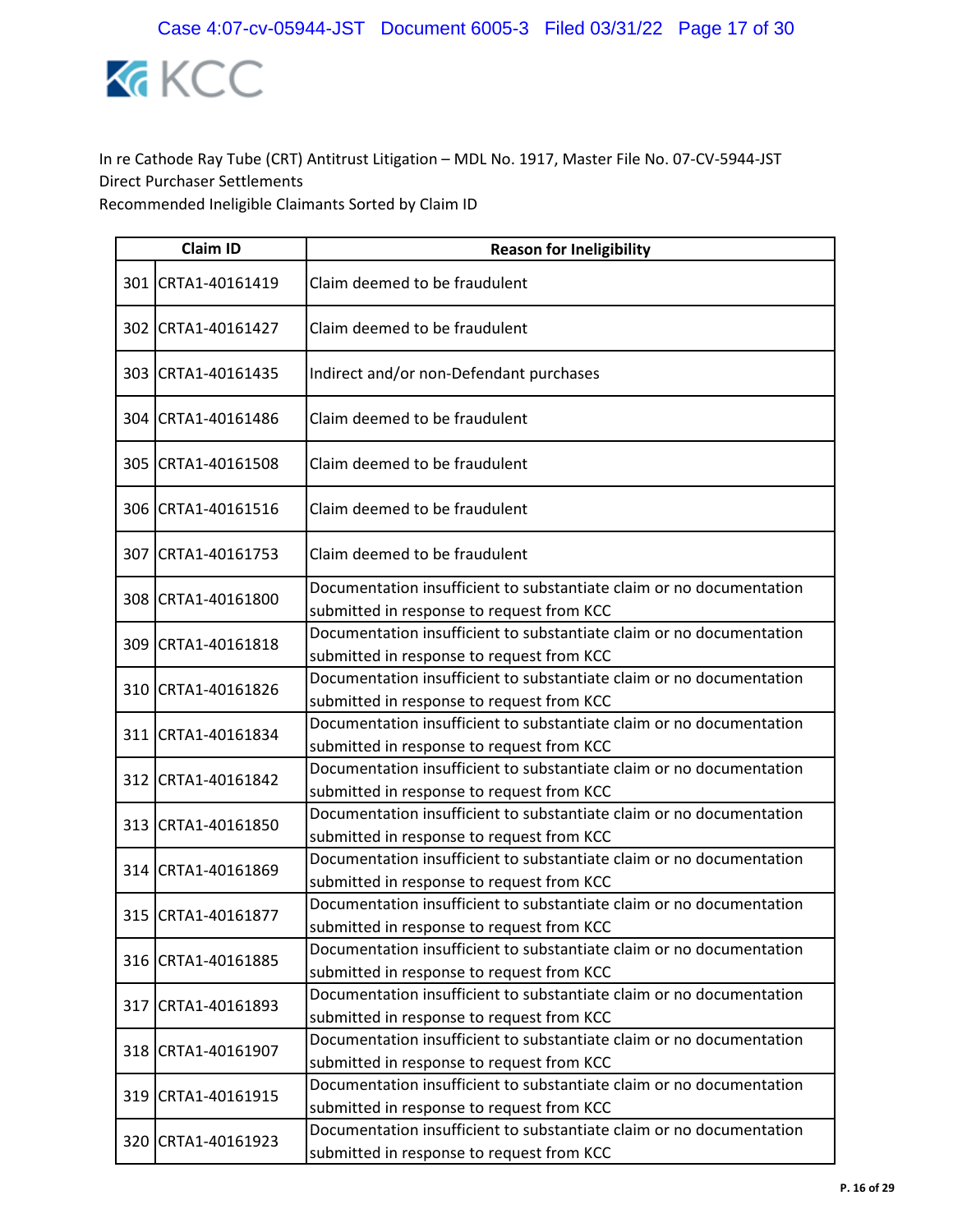

|  | <b>Claim ID</b>    | <b>Reason for Ineligibility</b>                                      |
|--|--------------------|----------------------------------------------------------------------|
|  | 321 CRTA1-40161931 | Documentation insufficient to substantiate claim or no documentation |
|  |                    | submitted in response to request from KCC                            |
|  | 322 CRTA1-40161940 | Documentation insufficient to substantiate claim or no documentation |
|  |                    | submitted in response to request from KCC                            |
|  | 323 CRTA1-40161958 | Documentation insufficient to substantiate claim or no documentation |
|  |                    | submitted in response to request from KCC                            |
|  | 324 CRTA1-40161966 | Documentation insufficient to substantiate claim or no documentation |
|  |                    | submitted in response to request from KCC                            |
|  | 325 CRTA1-40161974 | Documentation insufficient to substantiate claim or no documentation |
|  |                    | submitted in response to request from KCC                            |
|  | 326 CRTA1-40161982 | Documentation insufficient to substantiate claim or no documentation |
|  |                    | submitted in response to request from KCC                            |
|  | 327 CRTA1-40161990 | Documentation insufficient to substantiate claim or no documentation |
|  |                    | submitted in response to request from KCC                            |
|  | 328 CRTA1-40162008 | Documentation insufficient to substantiate claim or no documentation |
|  |                    | submitted in response to request from KCC                            |
|  | 329 CRTA1-40162016 | Documentation insufficient to substantiate claim or no documentation |
|  |                    | submitted in response to request from KCC                            |
|  | 330 CRTA1-40162024 | Documentation insufficient to substantiate claim or no documentation |
|  |                    | submitted in response to request from KCC                            |
|  | 331 CRTA1-40162032 | Documentation insufficient to substantiate claim or no documentation |
|  |                    | submitted in response to request from KCC                            |
|  | 332 CRTA1-40162040 | Documentation insufficient to substantiate claim or no documentation |
|  |                    | submitted in response to request from KCC                            |
|  | 333 CRTA1-40162059 | Documentation insufficient to substantiate claim or no documentation |
|  |                    | submitted in response to request from KCC                            |
|  | 334 CRTA1-40162067 | Documentation insufficient to substantiate claim or no documentation |
|  |                    | submitted in response to request from KCC                            |
|  | 335 CRTA1-40162075 | Documentation insufficient to substantiate claim or no documentation |
|  |                    | submitted in response to request from KCC                            |
|  | 336 CRTA1-40162083 | Documentation insufficient to substantiate claim or no documentation |
|  |                    | submitted in response to request from KCC                            |
|  | 337 CRTA1-40162091 | Documentation insufficient to substantiate claim or no documentation |
|  |                    | submitted in response to request from KCC                            |
|  | 338 CRTA1-40162105 | Documentation insufficient to substantiate claim or no documentation |
|  |                    | submitted in response to request from KCC                            |
|  | 339 CRTA1-40162113 | Documentation insufficient to substantiate claim or no documentation |
|  |                    | submitted in response to request from KCC                            |
|  | 340 CRTA1-40162121 | Documentation insufficient to substantiate claim or no documentation |
|  |                    | submitted in response to request from KCC                            |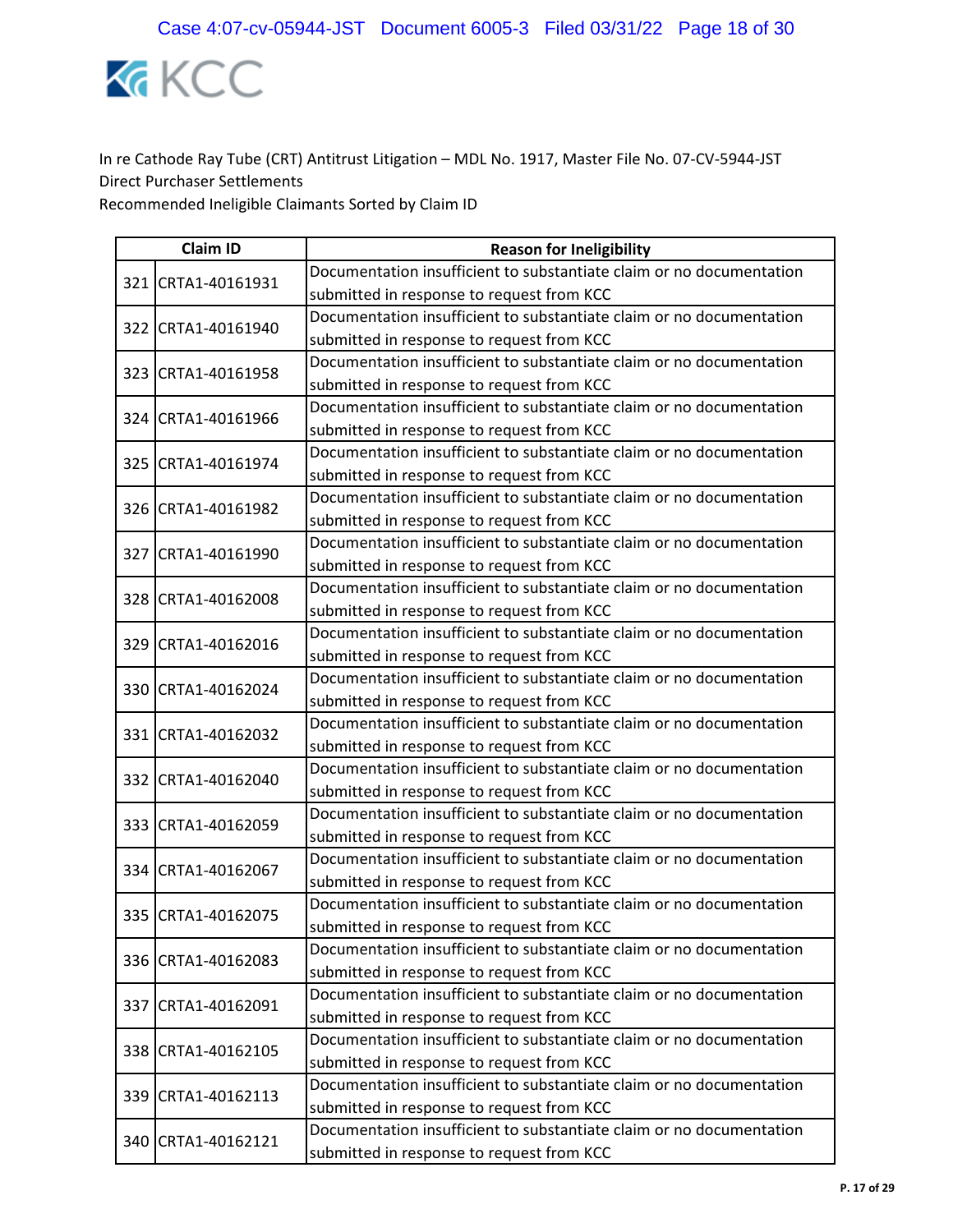

|     | <b>Claim ID</b>    | <b>Reason for Ineligibility</b>                                                                                   |
|-----|--------------------|-------------------------------------------------------------------------------------------------------------------|
|     | 341 CRTA1-40162130 | Documentation insufficient to substantiate claim or no documentation                                              |
|     |                    | submitted in response to request from KCC                                                                         |
|     | 342 CRTA1-40162148 | Documentation insufficient to substantiate claim or no documentation                                              |
|     |                    | submitted in response to request from KCC                                                                         |
|     | 343 CRTA1-40162156 | Documentation insufficient to substantiate claim or no documentation                                              |
|     |                    | submitted in response to request from KCC                                                                         |
|     | 344 CRTA1-40162164 | Documentation insufficient to substantiate claim or no documentation                                              |
|     |                    | submitted in response to request from KCC                                                                         |
|     | 345 CRTA1-40162172 | Documentation insufficient to substantiate claim or no documentation                                              |
|     |                    | submitted in response to request from KCC                                                                         |
|     | 346 CRTA1-40162180 | Documentation insufficient to substantiate claim or no documentation                                              |
|     |                    | submitted in response to request from KCC                                                                         |
|     | 347 CRTA1-40162199 | Documentation insufficient to substantiate claim or no documentation                                              |
|     |                    | submitted in response to request from KCC                                                                         |
|     | 348 CRTA1-40162202 | Documentation insufficient to substantiate claim or no documentation                                              |
|     |                    | submitted in response to request from KCC                                                                         |
|     | 349 CRTA1-40162210 | Documentation insufficient to substantiate claim or no documentation                                              |
|     |                    | submitted in response to request from KCC                                                                         |
|     | 350 CRTA1-40162229 | Documentation insufficient to substantiate claim or no documentation                                              |
|     |                    | submitted in response to request from KCC                                                                         |
|     | 351 CRTA1-40162237 | Documentation insufficient to substantiate claim or no documentation                                              |
|     |                    | submitted in response to request from KCC                                                                         |
|     | 352 CRTA1-40162245 | Documentation insufficient to substantiate claim or no documentation                                              |
|     |                    | submitted in response to request from KCC                                                                         |
|     | 353 CRTA1-40162288 | Claim deemed to be fraudulent                                                                                     |
|     | 354 CRTA1-40162385 | Documentation insufficient to substantiate claim or no documentation                                              |
|     |                    | submitted in response to request from KCC                                                                         |
|     | 355 CRTA1-40162423 | Claim deemed to be fraudulent                                                                                     |
| 356 | CRTA1-40162490     | Claim deemed to be fraudulent                                                                                     |
| 357 | CRTA1-40162512     | Documentation insufficient to substantiate claim or no documentation<br>submitted in response to request from KCC |
| 358 | CRTA1-40162580     | Claim deemed to be fraudulent                                                                                     |
|     | 359 CRTA1-40162660 | Claim deemed to be fraudulent                                                                                     |
|     | 360 CRTA1-40162687 | Claim deemed to be fraudulent                                                                                     |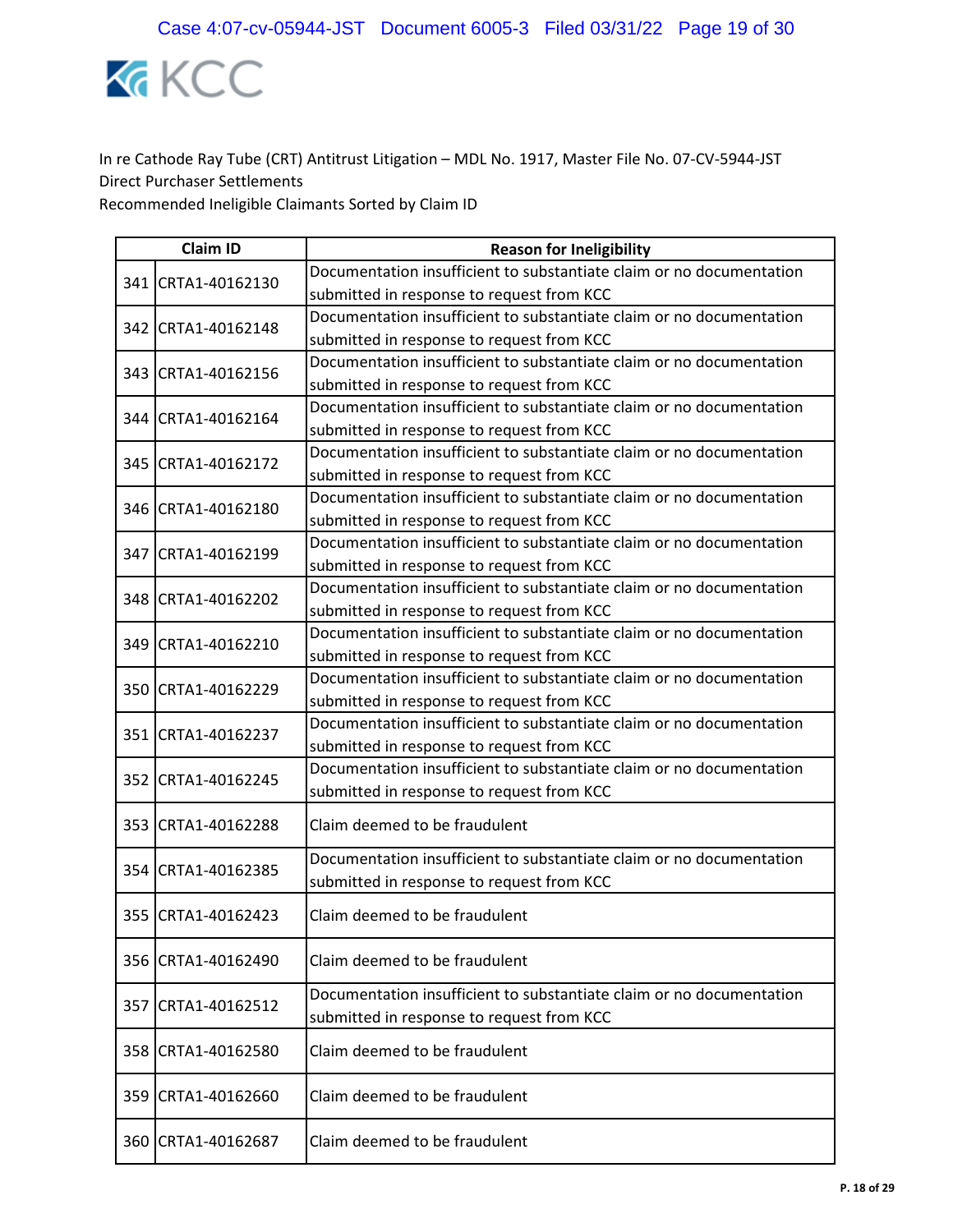

|     | <b>Claim ID</b>     | <b>Reason for Ineligibility</b>                                                                                   |
|-----|---------------------|-------------------------------------------------------------------------------------------------------------------|
|     | 361 CRTA1-40162695  | Claim deemed to be fraudulent                                                                                     |
|     | 362 ICRTA1-40162709 | Claim deemed to be fraudulent                                                                                     |
|     | 363 CRTA1-40162776  | Claim deemed to be fraudulent                                                                                     |
|     | 364 CRTA1-40162792  | Documentation insufficient to substantiate claim or no documentation<br>submitted in response to request from KCC |
|     | 365 CRTA1-40162806  | Documentation insufficient to substantiate claim or no documentation<br>submitted in response to request from KCC |
|     | 366 CRTA1-40162814  | Documentation insufficient to substantiate claim or no documentation<br>submitted in response to request from KCC |
|     | 367 CRTA1-40162822  | Claim deemed to be fraudulent                                                                                     |
|     | 368 CRTA1-40162830  | Claim deemed to be fraudulent                                                                                     |
|     | 369 CRTA1-40162849  | Claim deemed to be fraudulent                                                                                     |
|     | 370 CRTA1-40163063  | Documentation insufficient to substantiate claim or no documentation<br>submitted in response to request from KCC |
|     | 371 CRTA1-40163110  | Documentation insufficient to substantiate claim or no documentation<br>submitted in response to request from KCC |
|     | 372 CRTA1-40163306  | Claim deemed to be fraudulent                                                                                     |
|     | 373 CRTA1-40163314  | Claim deemed to be fraudulent                                                                                     |
|     | 374 CRTA1-40163322  | Claim deemed to be fraudulent                                                                                     |
|     | 375 CRTA1-40163330  | Claim deemed to be fraudulent                                                                                     |
| 376 | CRTA1-40163349      | Claim deemed to be fraudulent                                                                                     |
| 377 | CRTA1-40163357      | Claim deemed to be fraudulent                                                                                     |
| 378 | CRTA1-40163365      | Claim deemed to be fraudulent                                                                                     |
| 379 | CRTA1-40163373      | Claim deemed to be fraudulent                                                                                     |
| 380 | CRTA1-40163381      | Claim deemed to be fraudulent                                                                                     |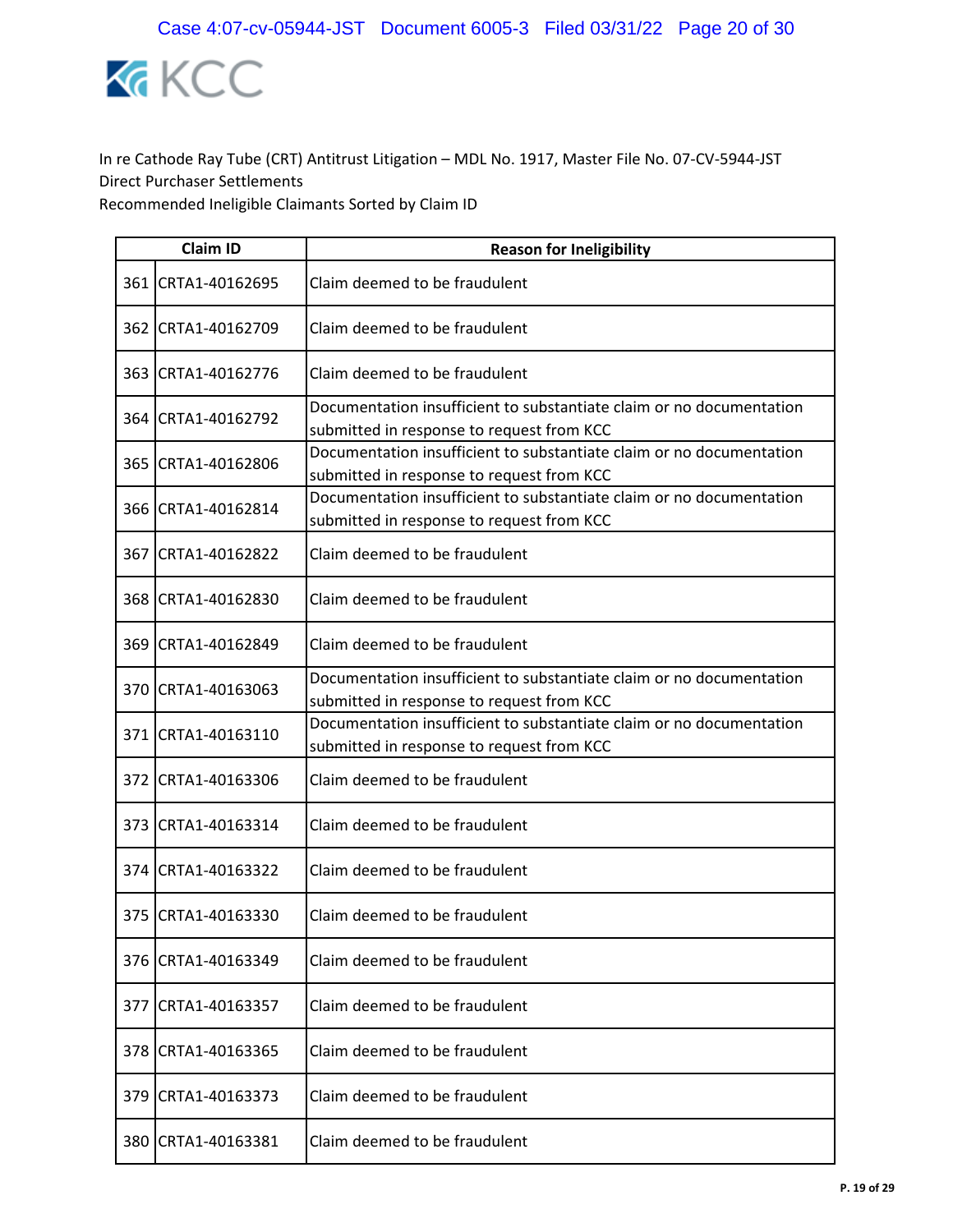

|       | <b>Claim ID</b>    | <b>Reason for Ineligibility</b>                                                                                   |  |
|-------|--------------------|-------------------------------------------------------------------------------------------------------------------|--|
| 381   | CRTA1-40163390     | Claim deemed to be fraudulent                                                                                     |  |
| 382   | CRTA1-40163403     | Claim deemed to be fraudulent                                                                                     |  |
| 383   | CRTA1-40163411     | Claim deemed to be fraudulent                                                                                     |  |
| 384   | CRTA1-40163420     | Claim deemed to be fraudulent                                                                                     |  |
| 385   | CRTA1-40163438     | Claim deemed to be fraudulent                                                                                     |  |
|       | 386 CRTA1-40163560 | Claim deemed to be fraudulent                                                                                     |  |
| 387   | CRTA1-40163616     | Claim deemed to be fraudulent                                                                                     |  |
| 388   | CRTA1-40163624     | Claim deemed to be fraudulent                                                                                     |  |
| 389   | CRTA1-40163640     | Claim deemed to be fraudulent                                                                                     |  |
| 390   | CRTA1-40163659     | Claim deemed to be fraudulent                                                                                     |  |
| 391 l | CRTA1-40163667     | Claim deemed to be fraudulent                                                                                     |  |
| 392   | CRTA1-40163675     | Claim deemed to be fraudulent                                                                                     |  |
|       | 393 CRTA1-40163683 | Claim deemed to be fraudulent                                                                                     |  |
| 394   | CRTA1-40163713     | Claim deemed to be fraudulent                                                                                     |  |
|       | 395 CRTA1-70000069 | Claim deemed to be fraudulent                                                                                     |  |
| 396   | CRTA1-70000077     | Claim deemed to be fraudulent                                                                                     |  |
|       | 397 CRTA1-70000085 | Claim deemed to be fraudulent                                                                                     |  |
| 398   | CRTA1-70000093     | Claim deemed to be fraudulent                                                                                     |  |
|       | 399 CRTA1-70000107 | Claim deemed to be fraudulent                                                                                     |  |
| 400   | CRTA1-70000212     | Documentation insufficient to substantiate claim or no documentation<br>submitted in response to request from KCC |  |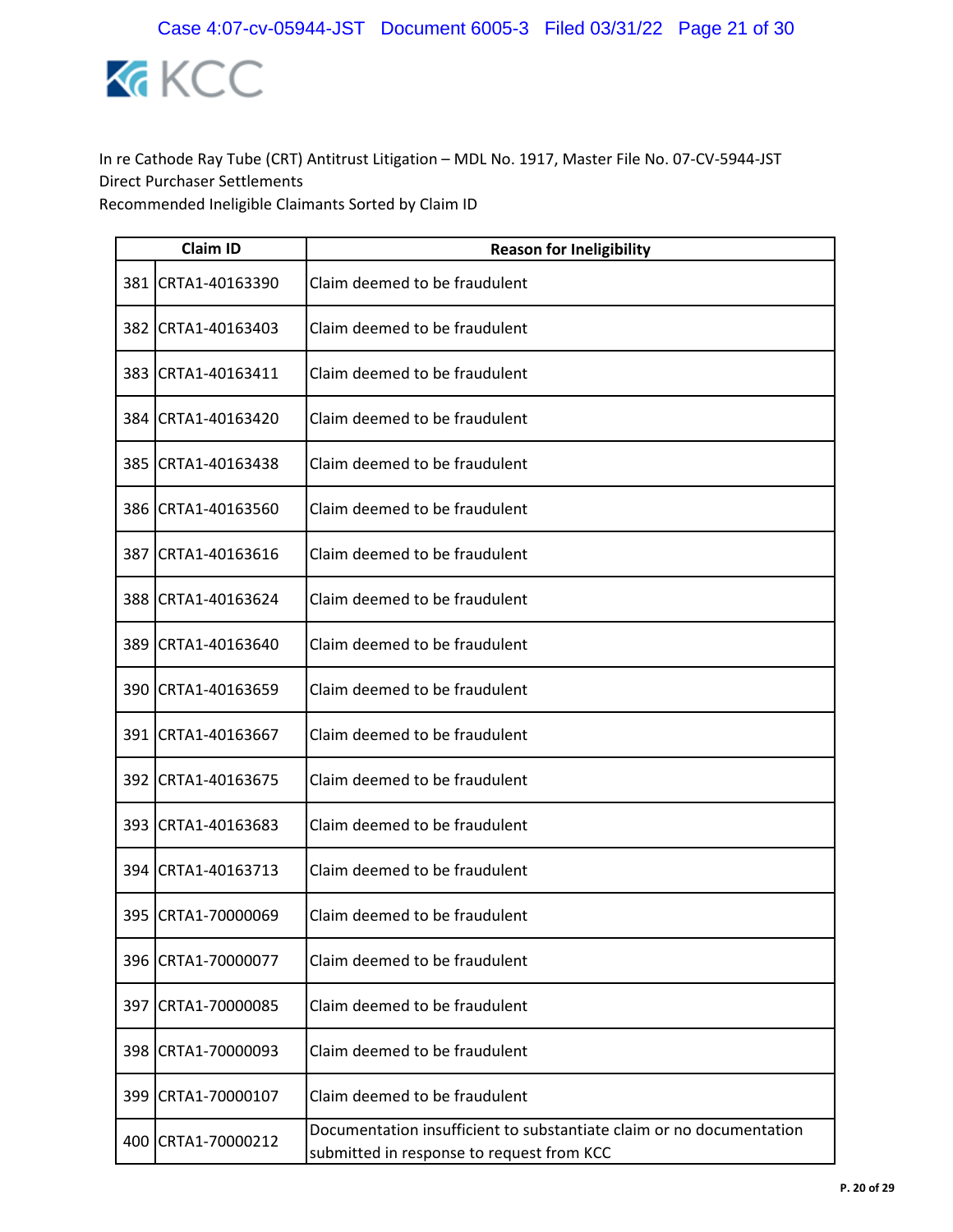

|  | <b>Claim ID</b>    | <b>Reason for Ineligibility</b>                                      |
|--|--------------------|----------------------------------------------------------------------|
|  | 401 CRTA1-70000301 | Documentation insufficient to substantiate claim or no documentation |
|  |                    | submitted in response to request from KCC                            |
|  | 402 CRTA1-70000310 | Documentation insufficient to substantiate claim or no documentation |
|  |                    | submitted in response to request from KCC                            |
|  | 403 CRTA1-70000328 | Documentation insufficient to substantiate claim or no documentation |
|  |                    | submitted in response to request from KCC                            |
|  | 404 CRTA1-70000336 | Documentation insufficient to substantiate claim or no documentation |
|  |                    | submitted in response to request from KCC                            |
|  | 405 CRTA1-70000344 | Documentation insufficient to substantiate claim or no documentation |
|  |                    | submitted in response to request from KCC                            |
|  | 406 CRTA1-70000352 | Documentation insufficient to substantiate claim or no documentation |
|  |                    | submitted in response to request from KCC                            |
|  | 407 CRTA1-70000360 | Documentation insufficient to substantiate claim or no documentation |
|  |                    | submitted in response to request from KCC                            |
|  | 408 CRTA1-70000379 | Documentation insufficient to substantiate claim or no documentation |
|  |                    | submitted in response to request from KCC                            |
|  | 409 CRTA1-70000387 | Documentation insufficient to substantiate claim or no documentation |
|  |                    | submitted in response to request from KCC                            |
|  | 410 CRTA1-70000395 | Documentation insufficient to substantiate claim or no documentation |
|  |                    | submitted in response to request from KCC                            |
|  | 411 CRTA1-70000409 | Documentation insufficient to substantiate claim or no documentation |
|  |                    | submitted in response to request from KCC                            |
|  | 412 CRTA1-70000417 | Documentation insufficient to substantiate claim or no documentation |
|  |                    | submitted in response to request from KCC                            |
|  | 413 CRTA1-70000425 | Documentation insufficient to substantiate claim or no documentation |
|  |                    | submitted in response to request from KCC                            |
|  | 414 CRTA1-70000433 | Documentation insufficient to substantiate claim or no documentation |
|  |                    | submitted in response to request from KCC                            |
|  | 415 CRTA1-70000441 | Documentation insufficient to substantiate claim or no documentation |
|  |                    | submitted in response to request from KCC                            |
|  |                    | Documentation insufficient to substantiate claim or no documentation |
|  | 416 CRTA1-70000450 | submitted in response to request from KCC                            |
|  |                    | Documentation insufficient to substantiate claim or no documentation |
|  | 417 CRTA1-70000468 | submitted in response to request from KCC                            |
|  |                    | Documentation insufficient to substantiate claim or no documentation |
|  | 418 CRTA1-70000476 | submitted in response to request from KCC                            |
|  |                    | Documentation insufficient to substantiate claim or no documentation |
|  | 419 CRTA1-70000484 | submitted in response to request from KCC                            |
|  | 420 CRTA1-70000492 | Documentation insufficient to substantiate claim or no documentation |
|  |                    | submitted in response to request from KCC                            |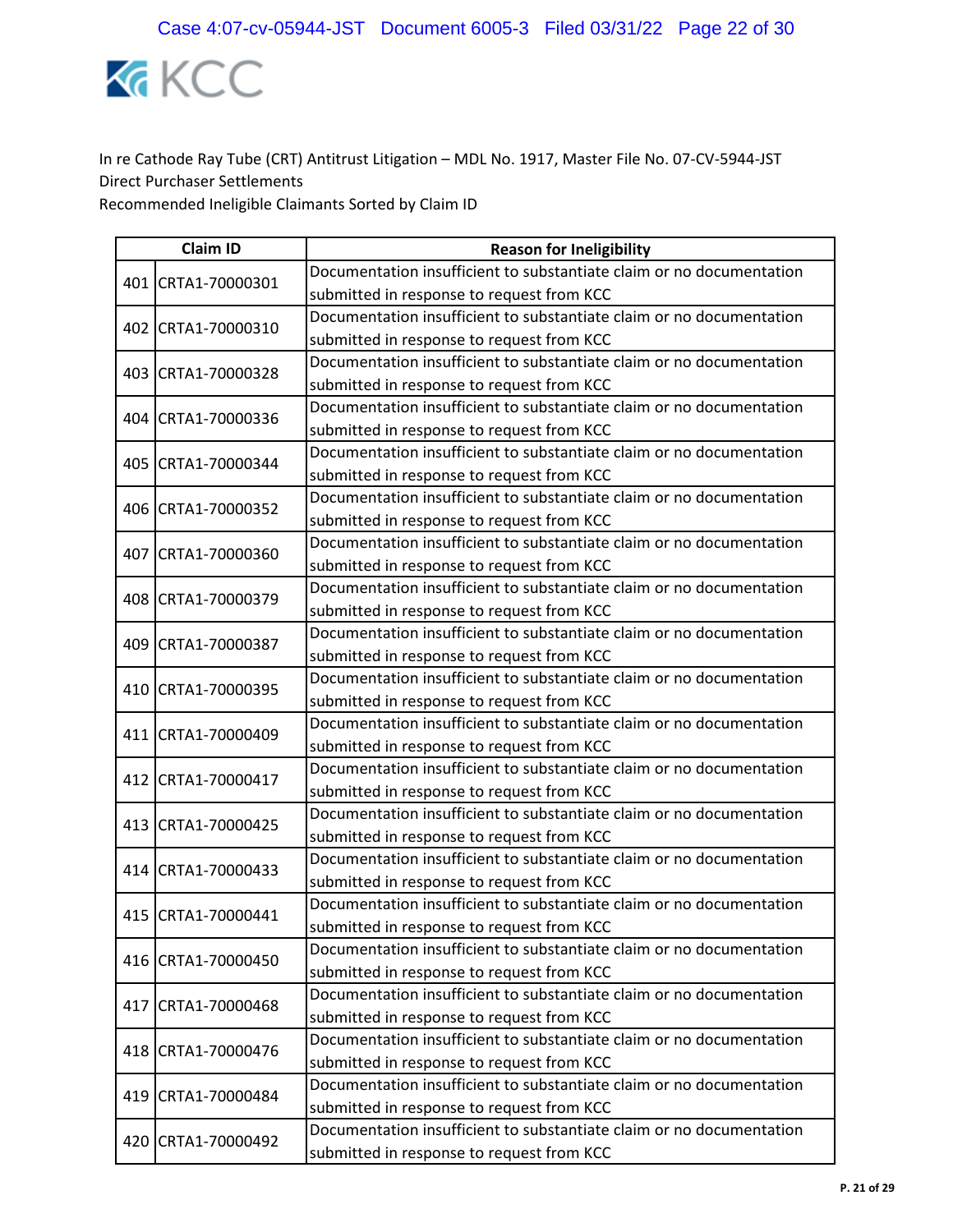

|  | <b>Claim ID</b>    | <b>Reason for Ineligibility</b>                                      |
|--|--------------------|----------------------------------------------------------------------|
|  | 421 CRTA1-70000506 | Documentation insufficient to substantiate claim or no documentation |
|  |                    | submitted in response to request from KCC                            |
|  | 422 CRTA1-70000514 | Documentation insufficient to substantiate claim or no documentation |
|  |                    | submitted in response to request from KCC                            |
|  | 423 CRTA1-70000522 | Documentation insufficient to substantiate claim or no documentation |
|  |                    | submitted in response to request from KCC                            |
|  | 424 CRTA1-70000530 | Documentation insufficient to substantiate claim or no documentation |
|  |                    | submitted in response to request from KCC                            |
|  | 425 CRTA1-70000549 | Documentation insufficient to substantiate claim or no documentation |
|  |                    | submitted in response to request from KCC                            |
|  | 426 CRTA1-70000557 | Documentation insufficient to substantiate claim or no documentation |
|  |                    | submitted in response to request from KCC                            |
|  | 427 CRTA1-70000565 | Documentation insufficient to substantiate claim or no documentation |
|  |                    | submitted in response to request from KCC                            |
|  | 428 CRTA1-70000573 | Documentation insufficient to substantiate claim or no documentation |
|  |                    | submitted in response to request from KCC                            |
|  | 429 CRTA1-70000590 | Documentation insufficient to substantiate claim or no documentation |
|  |                    | submitted in response to request from KCC                            |
|  | 430 CRTA1-70000603 | Documentation insufficient to substantiate claim or no documentation |
|  |                    | submitted in response to request from KCC                            |
|  | 431 CRTA1-70000620 | Documentation insufficient to substantiate claim or no documentation |
|  |                    | submitted in response to request from KCC                            |
|  | 432 CRTA1-70000638 | Documentation insufficient to substantiate claim or no documentation |
|  |                    | submitted in response to request from KCC                            |
|  | 433 CRTA1-70000646 | Documentation insufficient to substantiate claim or no documentation |
|  |                    | submitted in response to request from KCC                            |
|  | 434 CRTA1-70000654 | Documentation insufficient to substantiate claim or no documentation |
|  |                    | submitted in response to request from KCC                            |
|  | 435 CRTA1-70000670 | Documentation insufficient to substantiate claim or no documentation |
|  |                    | submitted in response to request from KCC                            |
|  | 436 CRTA1-70000689 | Documentation insufficient to substantiate claim or no documentation |
|  |                    | submitted in response to request from KCC                            |
|  | 437 CRTA1-70000697 | Documentation insufficient to substantiate claim or no documentation |
|  |                    | submitted in response to request from KCC                            |
|  | 438 CRTA1-70000700 | Documentation insufficient to substantiate claim or no documentation |
|  |                    | submitted in response to request from KCC                            |
|  | 439 CRTA1-70000719 | Documentation insufficient to substantiate claim or no documentation |
|  |                    | submitted in response to request from KCC                            |
|  | 440 CRTA1-70000727 | Documentation insufficient to substantiate claim or no documentation |
|  |                    | submitted in response to request from KCC                            |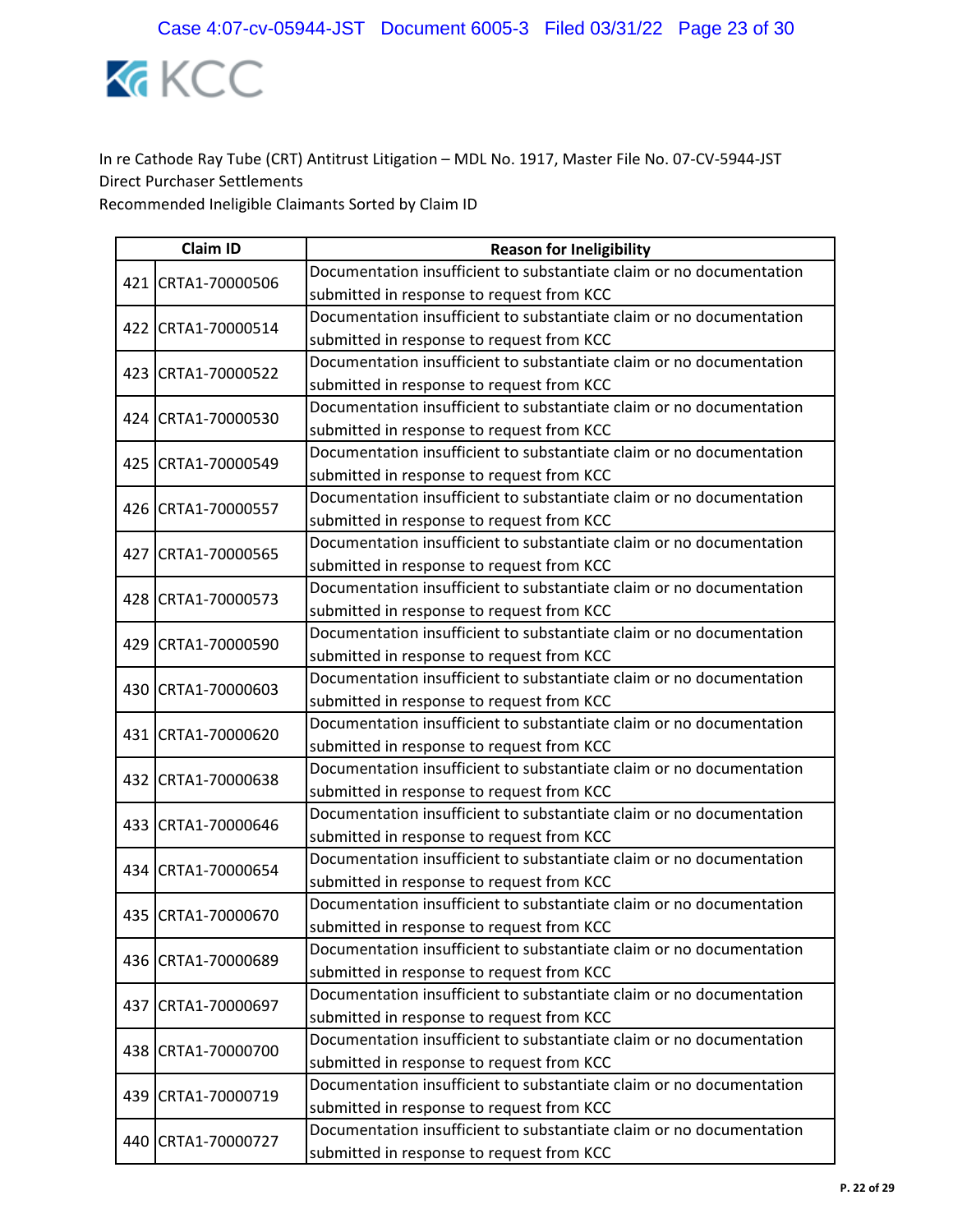

|  | <b>Claim ID</b>    | <b>Reason for Ineligibility</b>                                      |
|--|--------------------|----------------------------------------------------------------------|
|  | 441 CRTA1-70000735 | Documentation insufficient to substantiate claim or no documentation |
|  |                    | submitted in response to request from KCC                            |
|  | 442 CRTA1-70000743 | Documentation insufficient to substantiate claim or no documentation |
|  |                    | submitted in response to request from KCC                            |
|  | 443 CRTA1-70000751 | Documentation insufficient to substantiate claim or no documentation |
|  |                    | submitted in response to request from KCC                            |
|  | 444 CRTA1-70000760 | Documentation insufficient to substantiate claim or no documentation |
|  |                    | submitted in response to request from KCC                            |
|  | 445 CRTA1-70000778 | Documentation insufficient to substantiate claim or no documentation |
|  |                    | submitted in response to request from KCC                            |
|  | 446 CRTA1-70000786 | Documentation insufficient to substantiate claim or no documentation |
|  |                    | submitted in response to request from KCC                            |
|  | 447 CRTA1-70000794 | Documentation insufficient to substantiate claim or no documentation |
|  |                    | submitted in response to request from KCC                            |
|  | 448 CRTA1-70004749 | Documentation insufficient to substantiate claim or no documentation |
|  |                    | submitted in response to request from KCC                            |
|  | 449 CRTA1-70004757 | Documentation insufficient to substantiate claim or no documentation |
|  |                    | submitted in response to request from KCC                            |
|  | 450 CRTA1-70004765 | Documentation insufficient to substantiate claim or no documentation |
|  |                    | submitted in response to request from KCC                            |
|  | 451 CRTA1-70004773 | Documentation insufficient to substantiate claim or no documentation |
|  |                    | submitted in response to request from KCC                            |
|  | 452 CRTA1-70004781 | Documentation insufficient to substantiate claim or no documentation |
|  |                    | submitted in response to request from KCC                            |
|  | 453 CRTA1-70004790 | Documentation insufficient to substantiate claim or no documentation |
|  |                    | submitted in response to request from KCC                            |
|  | 454 CRTA1-70004803 | Documentation insufficient to substantiate claim or no documentation |
|  |                    | submitted in response to request from KCC                            |
|  | 455 CRTA1-70004811 | Documentation insufficient to substantiate claim or no documentation |
|  |                    | submitted in response to request from KCC                            |
|  | 456 CRTA1-70004820 | Documentation insufficient to substantiate claim or no documentation |
|  |                    | submitted in response to request from KCC                            |
|  | 457 CRTA1-70004838 | Documentation insufficient to substantiate claim or no documentation |
|  |                    | submitted in response to request from KCC                            |
|  | 458 CRTA1-70004846 | Documentation insufficient to substantiate claim or no documentation |
|  |                    | submitted in response to request from KCC                            |
|  | 459 CRTA1-70004854 | Documentation insufficient to substantiate claim or no documentation |
|  |                    | submitted in response to request from KCC                            |
|  | 460 CRTA1-70004862 | Documentation insufficient to substantiate claim or no documentation |
|  |                    | submitted in response to request from KCC                            |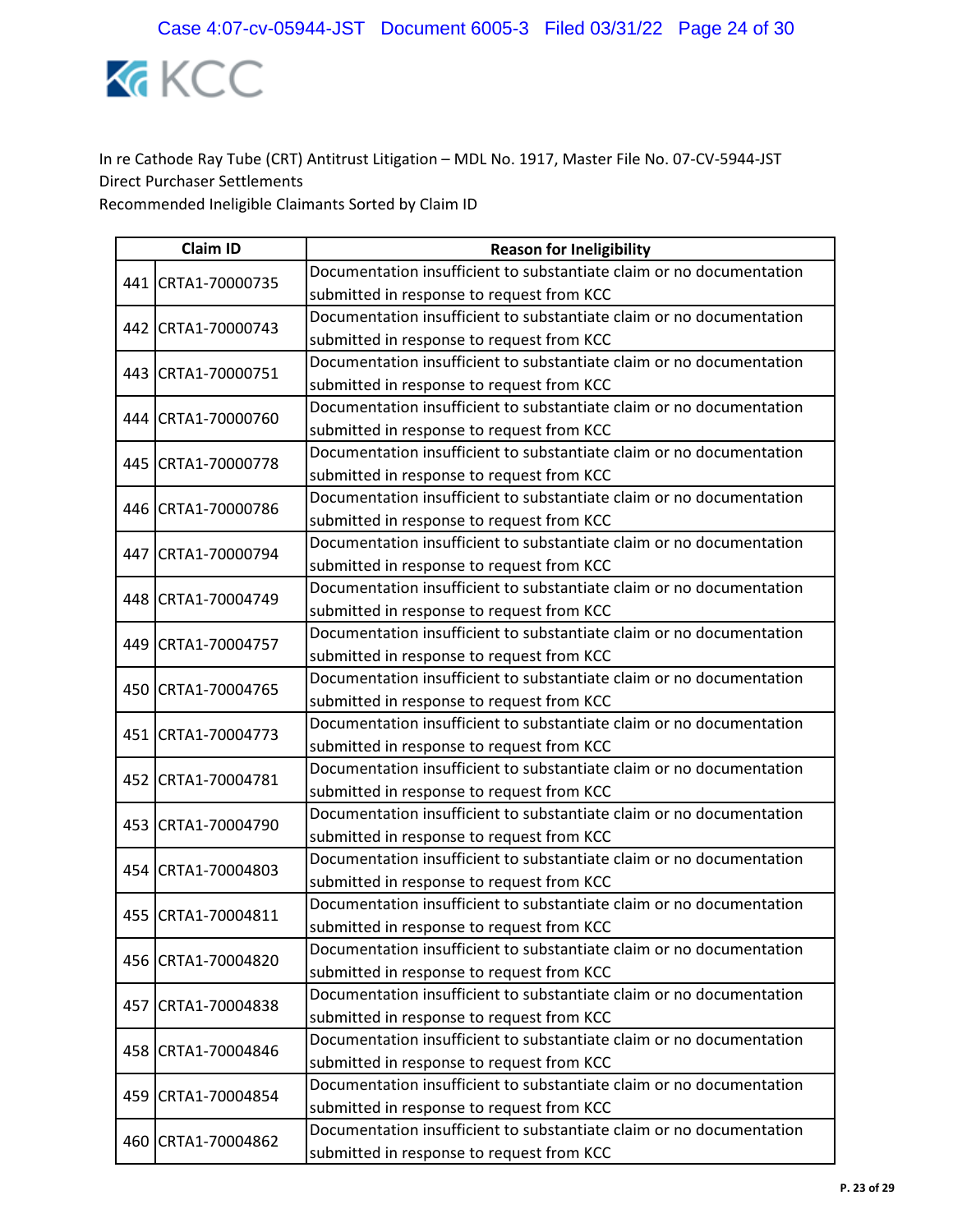

|     | <b>Claim ID</b>    | <b>Reason for Ineligibility</b>                                      |
|-----|--------------------|----------------------------------------------------------------------|
|     | 461 CRTA1-70004870 | Documentation insufficient to substantiate claim or no documentation |
|     |                    | submitted in response to request from KCC                            |
|     | 462 CRTA1-70004889 | Documentation insufficient to substantiate claim or no documentation |
|     |                    | submitted in response to request from KCC                            |
| 463 | CRTA1-70004897     | Documentation insufficient to substantiate claim or no documentation |
|     |                    | submitted in response to request from KCC                            |
|     | 464 CRTA1-70004900 | Documentation insufficient to substantiate claim or no documentation |
|     |                    | submitted in response to request from KCC                            |
|     | 465 CRTA1-70004919 | Documentation insufficient to substantiate claim or no documentation |
|     |                    | submitted in response to request from KCC                            |
|     | 466 CRTA1-70004927 | Documentation insufficient to substantiate claim or no documentation |
|     |                    | submitted in response to request from KCC                            |
|     | 467 CRTA1-70004935 | Documentation insufficient to substantiate claim or no documentation |
|     |                    | submitted in response to request from KCC                            |
|     | 468 CRTA1-70004943 | Documentation insufficient to substantiate claim or no documentation |
|     |                    | submitted in response to request from KCC                            |
|     | 469 CRTA1-70004951 | Documentation insufficient to substantiate claim or no documentation |
|     |                    | submitted in response to request from KCC                            |
|     | 470 CRTA1-70004960 | Documentation insufficient to substantiate claim or no documentation |
|     |                    | submitted in response to request from KCC                            |
|     | 471 CRTA1-70004986 | Documentation insufficient to substantiate claim or no documentation |
|     |                    | submitted in response to request from KCC                            |
|     | 472 CRTA1-70004994 | Documentation insufficient to substantiate claim or no documentation |
|     |                    | submitted in response to request from KCC                            |
|     | 473 CRTA1-70005001 | Documentation insufficient to substantiate claim or no documentation |
|     |                    | submitted in response to request from KCC                            |
|     | 474 CRTA1-70005010 | Documentation insufficient to substantiate claim or no documentation |
|     |                    | submitted in response to request from KCC                            |
|     | 475 CRTA1-70005028 | Documentation insufficient to substantiate claim or no documentation |
|     |                    | submitted in response to request from KCC                            |
|     | 476 CRTA1-70005036 | Documentation insufficient to substantiate claim or no documentation |
|     |                    | submitted in response to request from KCC                            |
|     | 477 CRTA1-70005044 | Documentation insufficient to substantiate claim or no documentation |
|     |                    | submitted in response to request from KCC                            |
|     | 478 CRTA1-70005052 | Documentation insufficient to substantiate claim or no documentation |
|     |                    | submitted in response to request from KCC                            |
|     | 479 CRTA1-70005060 | Documentation insufficient to substantiate claim or no documentation |
|     |                    | submitted in response to request from KCC                            |
|     | 480 CRTA1-70005079 | Documentation insufficient to substantiate claim or no documentation |
|     |                    | submitted in response to request from KCC                            |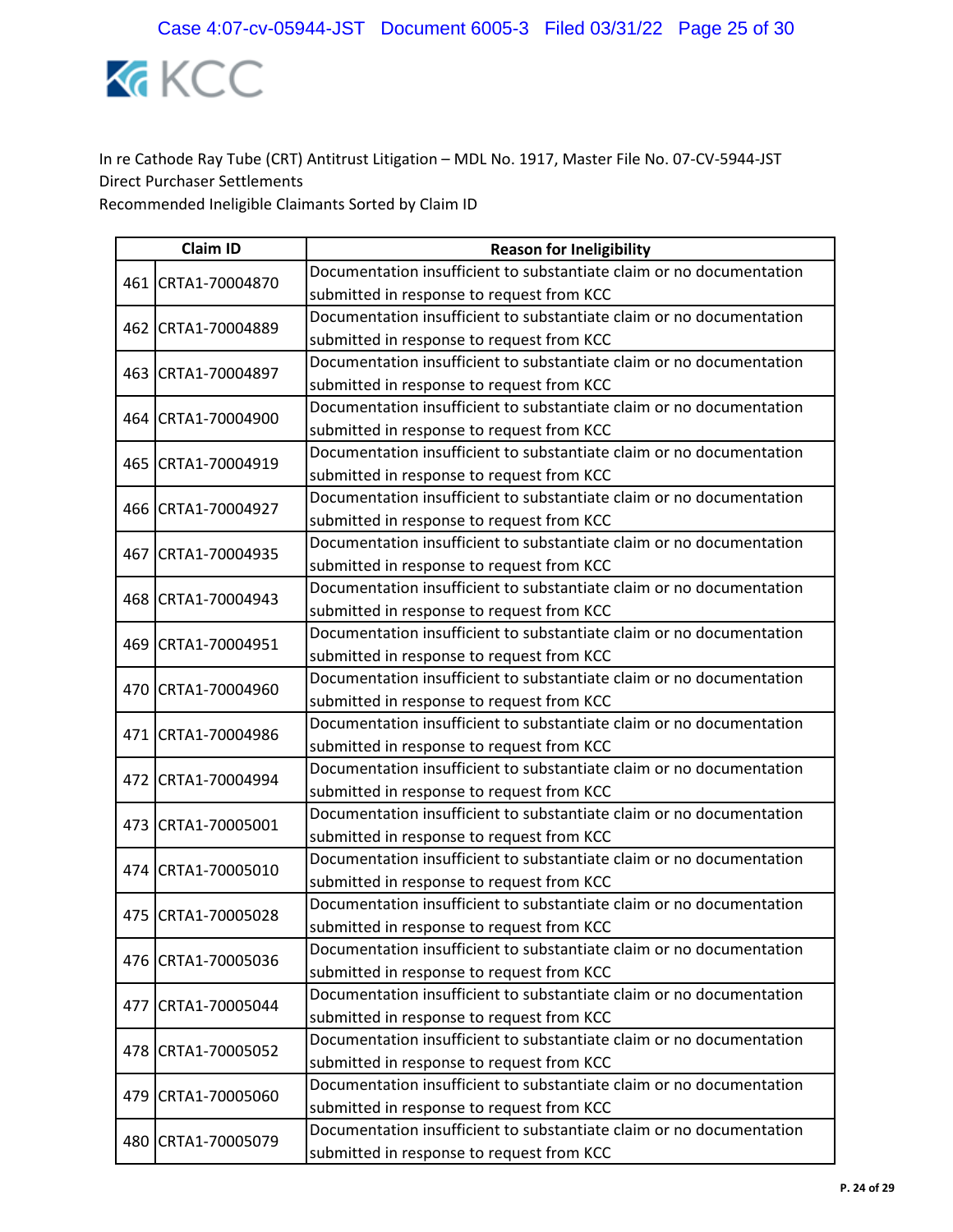

|     | <b>Claim ID</b>    | <b>Reason for Ineligibility</b>                                      |
|-----|--------------------|----------------------------------------------------------------------|
|     | 481 CRTA1-70005087 | Documentation insufficient to substantiate claim or no documentation |
|     |                    | submitted in response to request from KCC                            |
|     |                    | Documentation insufficient to substantiate claim or no documentation |
|     | 482 CRTA1-70005095 | submitted in response to request from KCC                            |
| 483 | CRTA1-70005109     | Documentation insufficient to substantiate claim or no documentation |
|     |                    | submitted in response to request from KCC                            |
|     | 484 CRTA1-70005117 | Documentation insufficient to substantiate claim or no documentation |
|     |                    | submitted in response to request from KCC                            |
|     | 485 CRTA1-70005125 | Documentation insufficient to substantiate claim or no documentation |
|     |                    | submitted in response to request from KCC                            |
|     | 486 CRTA1-70005133 | Documentation insufficient to substantiate claim or no documentation |
|     |                    | submitted in response to request from KCC                            |
|     | 487 CRTA1-70005150 | Documentation insufficient to substantiate claim or no documentation |
|     |                    | submitted in response to request from KCC                            |
|     | 488 CRTA1-70005168 | Documentation insufficient to substantiate claim or no documentation |
|     |                    | submitted in response to request from KCC                            |
|     | 489 CRTA1-70005176 | Documentation insufficient to substantiate claim or no documentation |
|     |                    | submitted in response to request from KCC                            |
|     | 490 CRTA1-70005184 | Documentation insufficient to substantiate claim or no documentation |
|     |                    | submitted in response to request from KCC                            |
|     | 491 CRTA1-70005230 | Documentation insufficient to substantiate claim or no documentation |
|     |                    | submitted in response to request from KCC                            |
|     | 492 CRTA1-70005249 | Documentation insufficient to substantiate claim or no documentation |
|     |                    | submitted in response to request from KCC                            |
|     | 493 CRTA1-70005257 | Documentation insufficient to substantiate claim or no documentation |
|     |                    | submitted in response to request from KCC                            |
|     | 494 CRTA1-70005265 | Documentation insufficient to substantiate claim or no documentation |
|     |                    | submitted in response to request from KCC                            |
|     | 495 CRTA1-70005273 | Documentation insufficient to substantiate claim or no documentation |
|     |                    | submitted in response to request from KCC                            |
|     | 496 CRTA1-70005281 | Documentation insufficient to substantiate claim or no documentation |
|     |                    | submitted in response to request from KCC                            |
|     | 497 CRTA1-70005290 | Documentation insufficient to substantiate claim or no documentation |
|     |                    | submitted in response to request from KCC                            |
|     | 498 CRTA1-70005303 | Documentation insufficient to substantiate claim or no documentation |
|     |                    | submitted in response to request from KCC                            |
|     | 499 CRTA1-70005311 | Documentation insufficient to substantiate claim or no documentation |
|     |                    | submitted in response to request from KCC                            |
|     | 500 CRTA1-70005320 | Documentation insufficient to substantiate claim or no documentation |
|     |                    | submitted in response to request from KCC                            |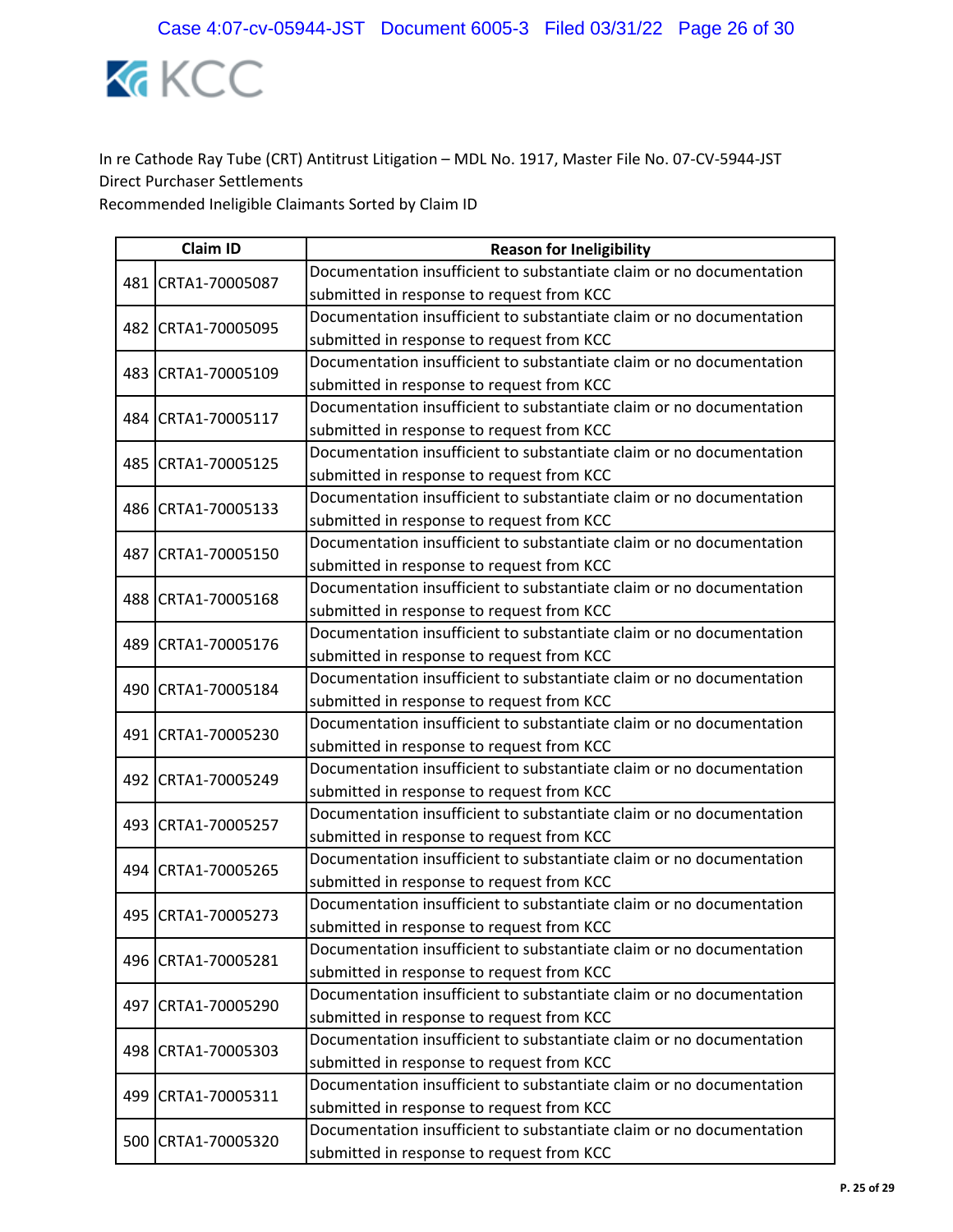

|  | <b>Claim ID</b>    | <b>Reason for Ineligibility</b>                                      |
|--|--------------------|----------------------------------------------------------------------|
|  | 501 CRTA1-70005338 | Documentation insufficient to substantiate claim or no documentation |
|  |                    | submitted in response to request from KCC                            |
|  | 502 CRTA1-70005354 | Documentation insufficient to substantiate claim or no documentation |
|  |                    | submitted in response to request from KCC                            |
|  | 503 CRTA1-70005362 | Documentation insufficient to substantiate claim or no documentation |
|  |                    | submitted in response to request from KCC                            |
|  | 504 CRTA1-70005745 | Documentation insufficient to substantiate claim or no documentation |
|  |                    | submitted in response to request from KCC                            |
|  | 505 CRTA1-70005753 | Documentation insufficient to substantiate claim or no documentation |
|  |                    | submitted in response to request from KCC                            |
|  | 506 CRTA1-70005761 | Documentation insufficient to substantiate claim or no documentation |
|  |                    | submitted in response to request from KCC                            |
|  | 507 CRTA1-70005770 | Documentation insufficient to substantiate claim or no documentation |
|  |                    | submitted in response to request from KCC                            |
|  | 508 CRTA1-70005788 | Documentation insufficient to substantiate claim or no documentation |
|  |                    | submitted in response to request from KCC                            |
|  | 509 CRTA1-70005796 | Documentation insufficient to substantiate claim or no documentation |
|  |                    | submitted in response to request from KCC                            |
|  | 510 CRTA1-70005800 | Documentation insufficient to substantiate claim or no documentation |
|  |                    | submitted in response to request from KCC                            |
|  | 511 CRTA1-70005818 | Documentation insufficient to substantiate claim or no documentation |
|  |                    | submitted in response to request from KCC                            |
|  | 512 CRTA1-70005826 | Documentation insufficient to substantiate claim or no documentation |
|  |                    | submitted in response to request from KCC                            |
|  | 513 CRTA1-70005834 | Documentation insufficient to substantiate claim or no documentation |
|  |                    | submitted in response to request from KCC                            |
|  | 514 CRTA1-70005842 | Documentation insufficient to substantiate claim or no documentation |
|  |                    | submitted in response to request from KCC                            |
|  | 515 CRTA1-70005850 | Documentation insufficient to substantiate claim or no documentation |
|  |                    | submitted in response to request from KCC                            |
|  | 516 CRTA1-70005869 | Documentation insufficient to substantiate claim or no documentation |
|  |                    | submitted in response to request from KCC                            |
|  | 517 CRTA1-70005877 | Documentation insufficient to substantiate claim or no documentation |
|  |                    | submitted in response to request from KCC                            |
|  | 518 CRTA1-70005885 | Documentation insufficient to substantiate claim or no documentation |
|  |                    | submitted in response to request from KCC                            |
|  | 519 CRTA1-70005893 | Documentation insufficient to substantiate claim or no documentation |
|  |                    | submitted in response to request from KCC                            |
|  | 520 CRTA1-70005907 | Documentation insufficient to substantiate claim or no documentation |
|  |                    | submitted in response to request from KCC                            |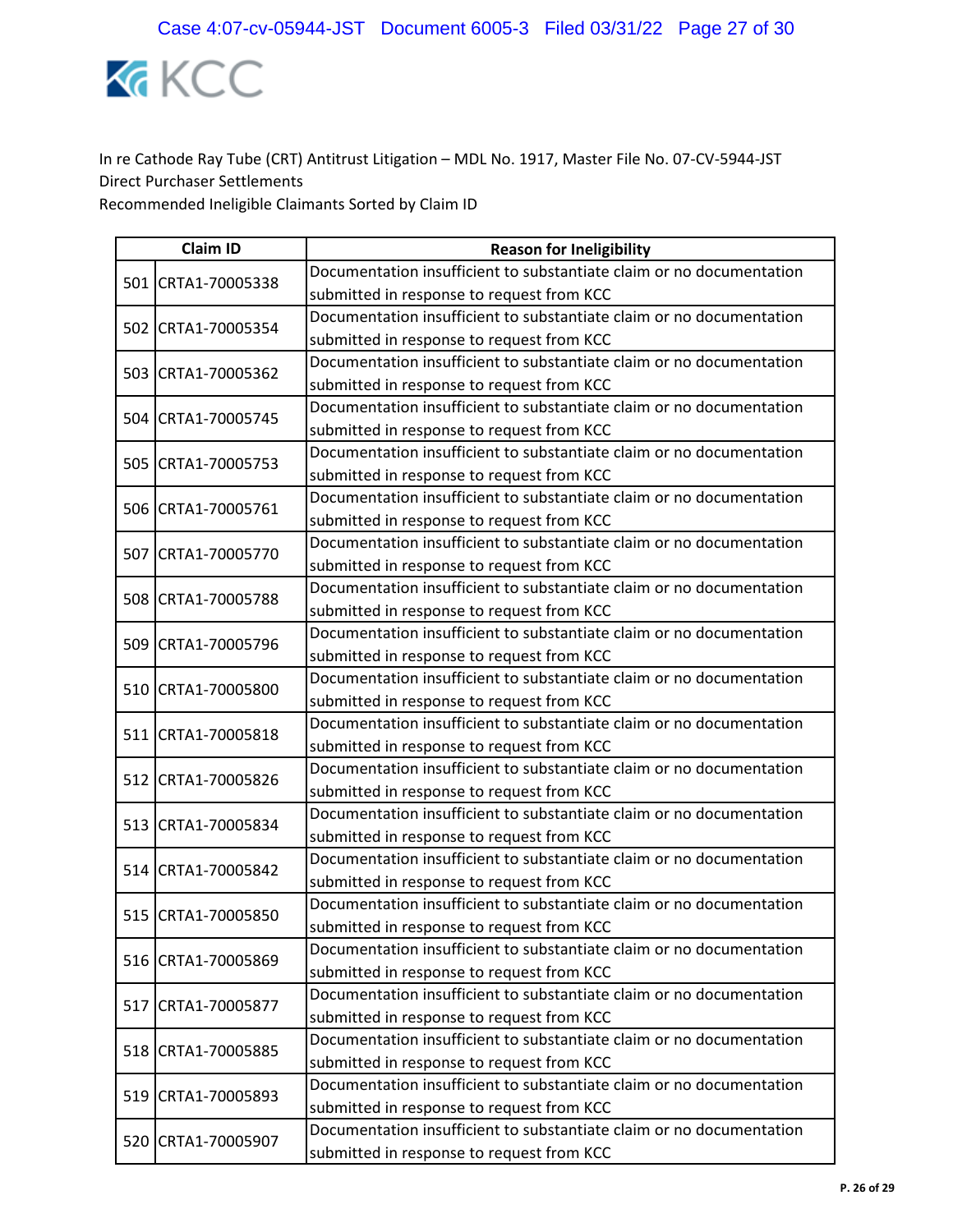

|  | <b>Claim ID</b>    | <b>Reason for Ineligibility</b>                                      |
|--|--------------------|----------------------------------------------------------------------|
|  | 521 CRTA1-70005940 | Documentation insufficient to substantiate claim or no documentation |
|  |                    | submitted in response to request from KCC                            |
|  |                    | Documentation insufficient to substantiate claim or no documentation |
|  | 522 CRTA1-70005958 | submitted in response to request from KCC                            |
|  | 523 CRTA1-70008493 | Documentation insufficient to substantiate claim or no documentation |
|  |                    | submitted in response to request from KCC                            |
|  | 524 CRTA1-70008507 | Documentation insufficient to substantiate claim or no documentation |
|  |                    | submitted in response to request from KCC                            |
|  | 525 CRTA1-70008515 | Documentation insufficient to substantiate claim or no documentation |
|  |                    | submitted in response to request from KCC                            |
|  | 526 CRTA1-70010080 | Documentation insufficient to substantiate claim or no documentation |
|  |                    | submitted in response to request from KCC                            |
|  | 527 CRTA1-70010374 | Documentation insufficient to substantiate claim or no documentation |
|  |                    | submitted in response to request from KCC                            |
|  | 528 CRTA1-70010390 | Documentation insufficient to substantiate claim or no documentation |
|  |                    | submitted in response to request from KCC                            |
|  | 529 CRTA1-70010404 | Documentation insufficient to substantiate claim or no documentation |
|  |                    | submitted in response to request from KCC                            |
|  | 530 CRTA1-70010447 | Documentation insufficient to substantiate claim or no documentation |
|  |                    | submitted in response to request from KCC                            |
|  | 531 CRTA1-70010471 | Documentation insufficient to substantiate claim or no documentation |
|  |                    | submitted in response to request from KCC                            |
|  | 532 CRTA1-70010501 | Documentation insufficient to substantiate claim or no documentation |
|  |                    | submitted in response to request from KCC                            |
|  | 533 CRTA1-70010544 | Documentation insufficient to substantiate claim or no documentation |
|  |                    | submitted in response to request from KCC                            |
|  | 534 CRTA1-70010595 | Documentation insufficient to substantiate claim or no documentation |
|  |                    | submitted in response to request from KCC                            |
|  | 535 CRTA1-70010617 | Documentation insufficient to substantiate claim or no documentation |
|  |                    | submitted in response to request from KCC                            |
|  | 536 CRTA1-70010633 | Documentation insufficient to substantiate claim or no documentation |
|  |                    | submitted in response to request from KCC                            |
|  | 537 CRTA1-70010650 | Documentation insufficient to substantiate claim or no documentation |
|  |                    | submitted in response to request from KCC                            |
|  | 538 CRTA1-70010668 | Documentation insufficient to substantiate claim or no documentation |
|  |                    | submitted in response to request from KCC                            |
|  | 539 CRTA1-70010684 | Documentation insufficient to substantiate claim or no documentation |
|  |                    | submitted in response to request from KCC                            |
|  | 540 CRTA1-70010692 | Documentation insufficient to substantiate claim or no documentation |
|  |                    | submitted in response to request from KCC                            |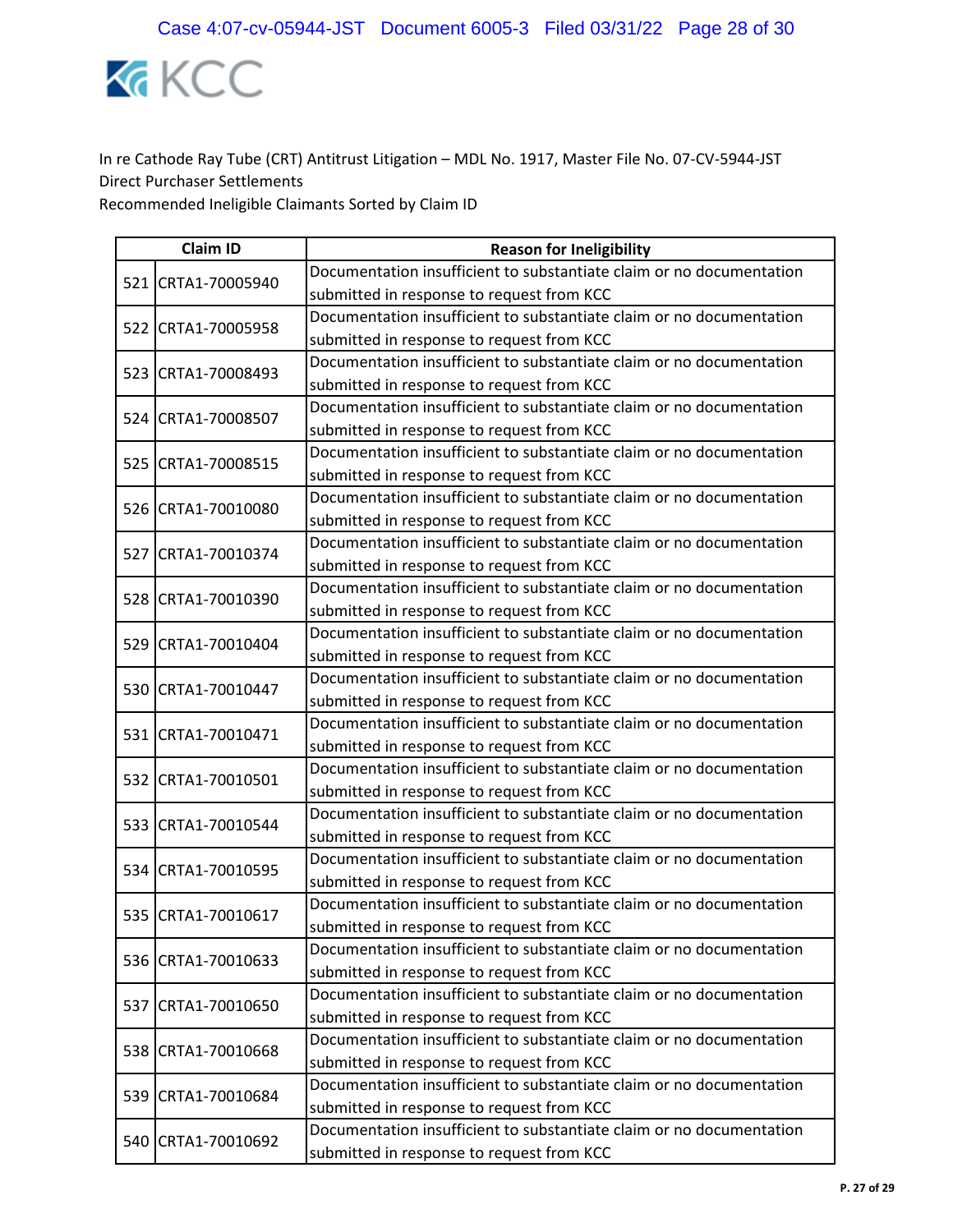

|  | <b>Claim ID</b>    | <b>Reason for Ineligibility</b>                                      |
|--|--------------------|----------------------------------------------------------------------|
|  | 541 CRTA1-70010714 | Documentation insufficient to substantiate claim or no documentation |
|  |                    | submitted in response to request from KCC                            |
|  |                    | Documentation insufficient to substantiate claim or no documentation |
|  | 542 CRTA1-70010749 | submitted in response to request from KCC                            |
|  | 543 CRTA1-70010757 | Documentation insufficient to substantiate claim or no documentation |
|  |                    | submitted in response to request from KCC                            |
|  | 544 CRTA1-70010765 | Documentation insufficient to substantiate claim or no documentation |
|  |                    | submitted in response to request from KCC                            |
|  | 545 CRTA1-70010773 | Documentation insufficient to substantiate claim or no documentation |
|  |                    | submitted in response to request from KCC                            |
|  | 546 CRTA1-70010781 | Documentation insufficient to substantiate claim or no documentation |
|  |                    | submitted in response to request from KCC                            |
|  | 547 CRTA1-70010790 | Documentation insufficient to substantiate claim or no documentation |
|  |                    | submitted in response to request from KCC                            |
|  |                    | Documentation insufficient to substantiate claim or no documentation |
|  | 548 CRTA1-70010811 | submitted in response to request from KCC                            |
|  | 549 CRTA1-70010820 | Documentation insufficient to substantiate claim or no documentation |
|  |                    | submitted in response to request from KCC                            |
|  | 550 CRTA1-70010838 | Documentation insufficient to substantiate claim or no documentation |
|  |                    | submitted in response to request from KCC                            |
|  | 551 CRTA1-70010846 | Documentation insufficient to substantiate claim or no documentation |
|  |                    | submitted in response to request from KCC                            |
|  | 552 CRTA1-70010854 | Documentation insufficient to substantiate claim or no documentation |
|  |                    | submitted in response to request from KCC                            |
|  | 553 CRTA1-70010889 | Documentation insufficient to substantiate claim or no documentation |
|  |                    | submitted in response to request from KCC                            |
|  | 554 CRTA1-70010935 | Documentation insufficient to substantiate claim or no documentation |
|  |                    | submitted in response to request from KCC                            |
|  | 555 CRTA1-70010943 | Documentation insufficient to substantiate claim or no documentation |
|  |                    | submitted in response to request from KCC                            |
|  | 556 CRTA1-70010960 | Documentation insufficient to substantiate claim or no documentation |
|  |                    | submitted in response to request from KCC                            |
|  | 557 CRTA1-70010994 | Documentation insufficient to substantiate claim or no documentation |
|  |                    | submitted in response to request from KCC                            |
|  | 558 CRTA1-70011001 | Documentation insufficient to substantiate claim or no documentation |
|  |                    | submitted in response to request from KCC                            |
|  | 559 CRTA1-70011028 | Documentation insufficient to substantiate claim or no documentation |
|  |                    | submitted in response to request from KCC                            |
|  | 560 CRTA1-70012954 | Documentation insufficient to substantiate claim or no documentation |
|  |                    | submitted in response to request from KCC                            |